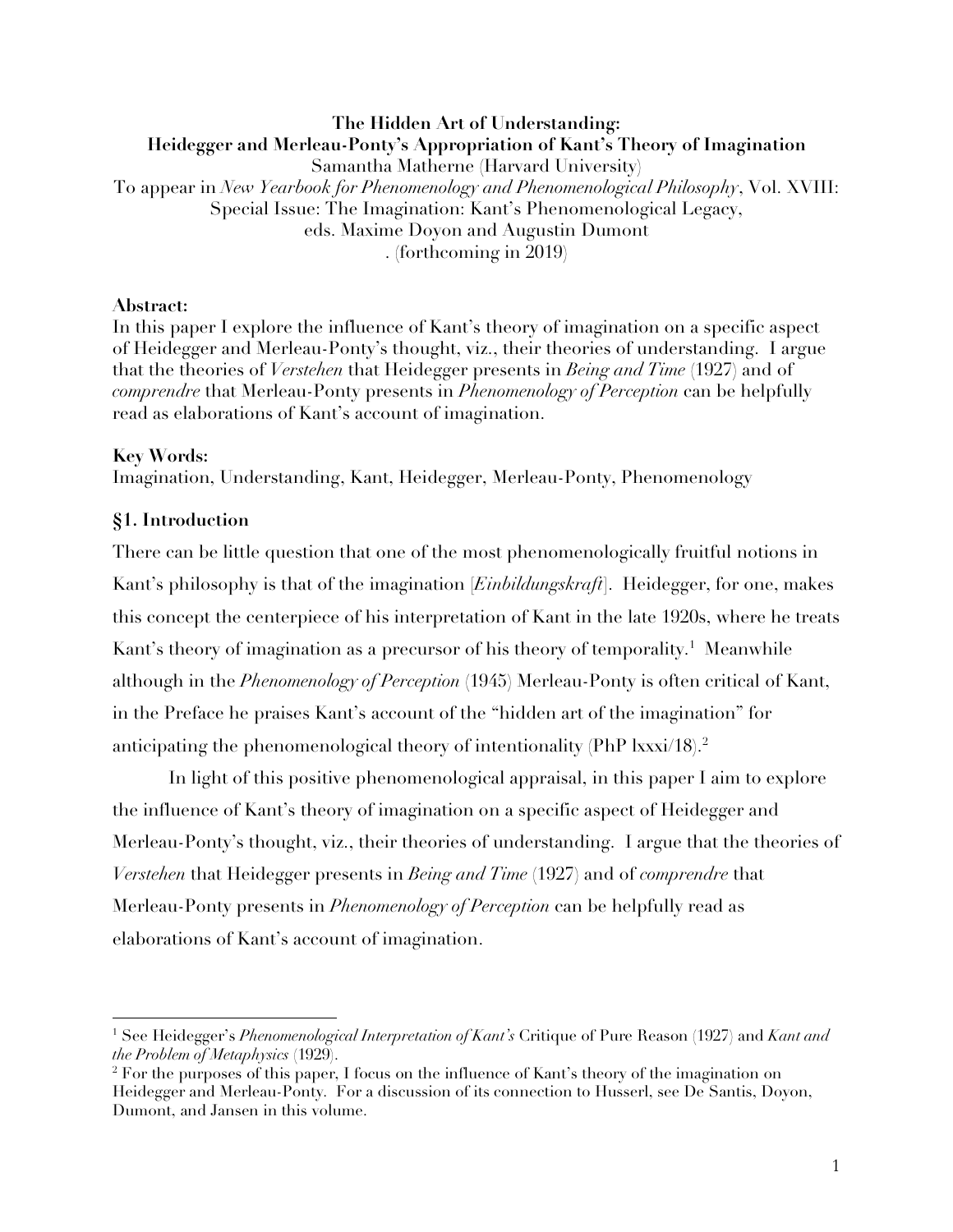In teasing out these parallels, I have three goals. One, I hope to highlight some of the more phenomenologically viable aspects of Kant's theory of imagination. Two, I hope to elucidate important points of continuity between Kant, Heidegger, and Merleau-Ponty. Three, I hope to show that all three thinkers want to bring to light a unique way we have of finding meaning in the world, which makes more present to us than we are literally given through the senses, but does so without recourse to cognition and judgment.

I proceed as follows. I begin in §2 by presenting Kant's framework for imagination and four basic claims that he commits himself to. Next in §3 I offer a reading of Heidegger's theory of understanding [*Verstehen*] and interpretation [*Auslegung*] in *Being and Time* in light of Kant's framework for imagination. In §4 I consider Merleau-Ponty's variation on this theme, with his account of the understanding [*comprendre*] in the *Phenomenology*. I conclude in §5.

### **§2. Kant on Imagination**

<u>.</u>

My aim in this section is to provide an interpretation of Kant's theory of imagination that highlights the particularly phenomenologically productive aspects of it. To this end, I shall emphasize four claims Kant makes about imagination. First, I show that Kant is committed to the view that imagination is a capacity that makes more sensibly and perceptually present to us than we are literally given through the senses. Call this the 'perceptual presence' claim. Second, I underscore the fact that in addition to his analysis of the empirical operations of imagination, Kant accords imagination a transcendental role in making experience possible. Call this the 'transcendental' claim. Third, I stress that Kant allows for imagination to operate in ways that are prior to cognition. Call this the 'pre-cognitive' claim. Fourth, I attribute to Kant the view that imagination does this through know-how. Call this the 'know-how' claim.

Let's begin with the *perceptual presence claim*. In the first *Critique*, Kant offers the following definition of imagination: "**Imagination** is the faculty for representing an object in intuition even **without its presence**" [*Einbildungskraft ist das Vermögen*, *einen Gegenstand auch ohne dessern Gegenwart in der Anschauung vorzustellen*] (B151, transl. modified).3

<sup>3</sup> I here follow Stephenson's translation (2015): 487-8 of this passage. References to Kant's *Critique of Pure Reason* are to the A and B pagination of the first (1781) and second (1787) editions (**A/B**). All other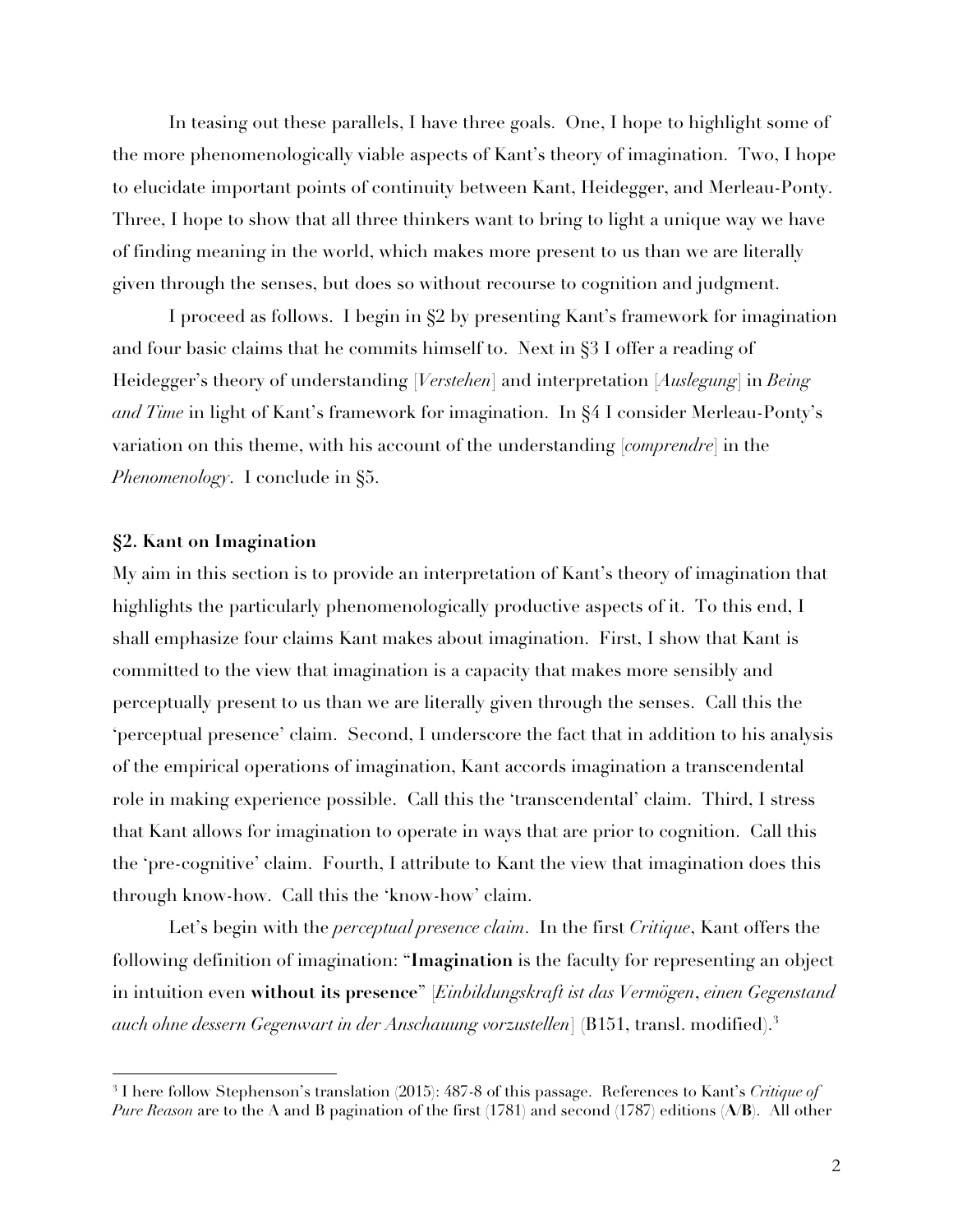Offering a variation of this definition in the *Anthropology*, Kant glosses the "power of imagination [*facultas imaginandi*]" as "a faculty of intuition without the presence of the object" (Anthro. 7:167).

I want to highlight two features of this definition of imagination. First, in both of these passages, we find Kant characterizing the imagination as a 'faculty of intuition'. On Kant's view, intuitions are sensible, i.e., spatial and/temporal, representations. So, by describing imagination as a faculty of intuition, Kant is indicating that it deals with what we encounter in space and time. However, and this is the second point, by qualifying imagination as a faculty of intuition 'even without the presence of the object', Kant intends to distinguish it from another intuitive capacity, which he calls 'sense' [*Sinn*] (see, e.g., Anthro. 7: 153). For Kant, whereas the intuitions of sense result from us being affected by an object given to us here and now, the intuitions of imagination can outstrip what is literally present to us. For example, when I visualize what the cover of my copy of *Middlemarch* looks like or I hallucinate a martini, although neither the book nor the drink is literally present to me, I can nevertheless form an intuition of each in imagination.

This being said, Kant is clear that the imagination does not just operate in relation to objects that are absent. Kant has a wide-ranging theory of imagination, which allows for it to play a role as much in relation to objects that are absent, e.g., in hallucination, visualization, memory, and make-believe, as in relation to objects that are present, e.g., in perception and cognition.4 Given this range, it clearly will not do to read Kant's above definition of imagination as indicating imagination is only responsible for representing objects that are absent. Instead we need a broader account of imaginative activity that can accommodate the various imaginative phenomena just listed.

I believe that Kant points us in a helpful direction in the longer definition of imagination he offers in the *Anthropology*:

The power of imagination (*facultas imaginandi*), as a faculty of intuition without the presence of the object, is either productive, that is, a faculty of the *original presentation* [*ursprünglichen Darstellung*] of the object (*exhibitio originaria*), which thus precedes experience; or reproductive, a faculty of *derivative presentation*

references are to the volume and page of *Kants gesammelte Schriften*. **KU**: *Critique of the Power of Judgment*, **Anthro**: *Anthropology from a Pragmatic Point of View*. Bolded words indicate Kant's emphasis in the original text.

<sup>4</sup> See, e.g., A120fn, A124, KU 5:217.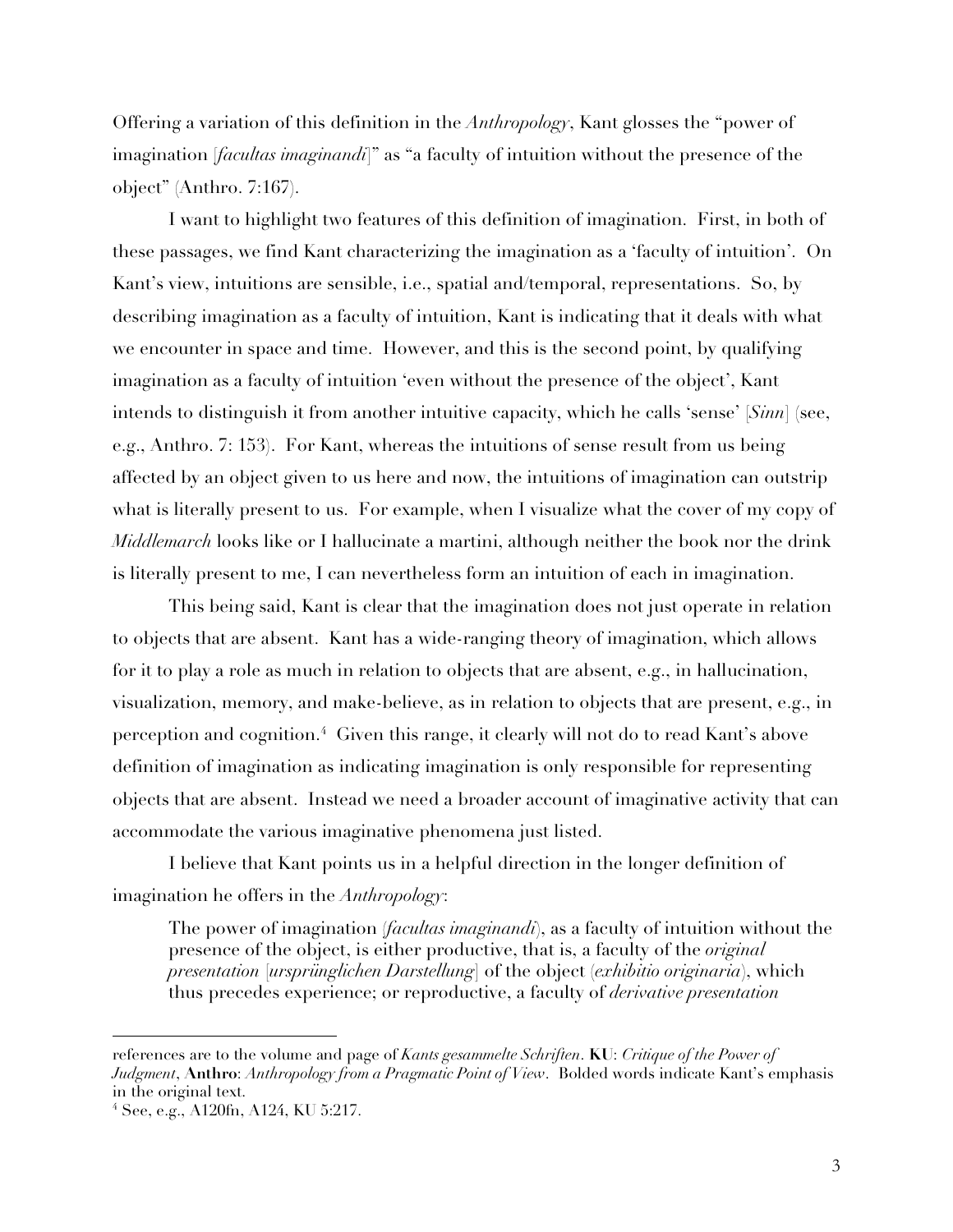[*abgeleiteten Darstellung*] of the object (*exhibitio derivativa*), which brings back to the mind an empirical intuition that it had previously (Anthro. 7: 167, my emph).

Here Kant glosses the idea that imagination represents objects even in their absence with the idea that it does this through the 'presentation' [*Darstellung*] of the object. And this is not the only place Kant describes imagination in these terms: in the third *Critique*, Kant consistently characterizes imagination as the 'faculty of presentation'.5 I take his idea to be that, as a faculty of presentation, imagination makes more present to us than we are literally given. Through presentation, then, imagination can represent things in intuition even in their absence.

In light of these considerations, I suggest we think of the Kantian imagination as follows: it is a capacity that makes more perceptually present, in an extended sense, than we are literally given through the senses. The phrase 'perceptual presence' is one that I am drawing from contemporary philosophy of perception and it is used to refer to the phenomenon in which we perceive objects as having features that are not literally present to us. This happens in amodal perception when features of the object are perceptually present to us even though they are not literally given to us. For example, if I am looking at the front cover of my copy of *Middlemarch*, the backside of the book is still perceptually present to me.<sup>6</sup> Although Kant indicates that imagination is responsible for perceptual presence in this sense,<sup>7</sup> I think there are resources in Kant to extend this notion of perceptual presence to any situation in which the imagination makes something intuitively present to us, e.g., in hallucination, illusion, memory, visualization, etc. When I, for example, remember starting *Middlemarch* last December or visualize one of Dorothea Brooke's dresses, on a Kantian analysis, my imagination makes that December night and that dress intuitively present to me. For this reason, I suggest that we treat the Kantian imagination as a capacity for perceptual presentation 'in an extended sense'. And it is this view of the imagination that is at the heart of the perceptual presence claim.

The second claim that I want to highlight from Kant's account of imagination is the *transcendental claim*: in addition to its empirical exercise, Kant accords imagination a

<sup>5</sup> See KU 5:232, 5:244, 5:366.

<sup>6</sup> See Noë (2004): 33 for a formulation of the problem of perceptual presence.

<sup>7</sup> See Thomas (2009), Kind (forthcoming), and Matherne (2015) for a discussion of how Kant addresses the problem of perceptual presence.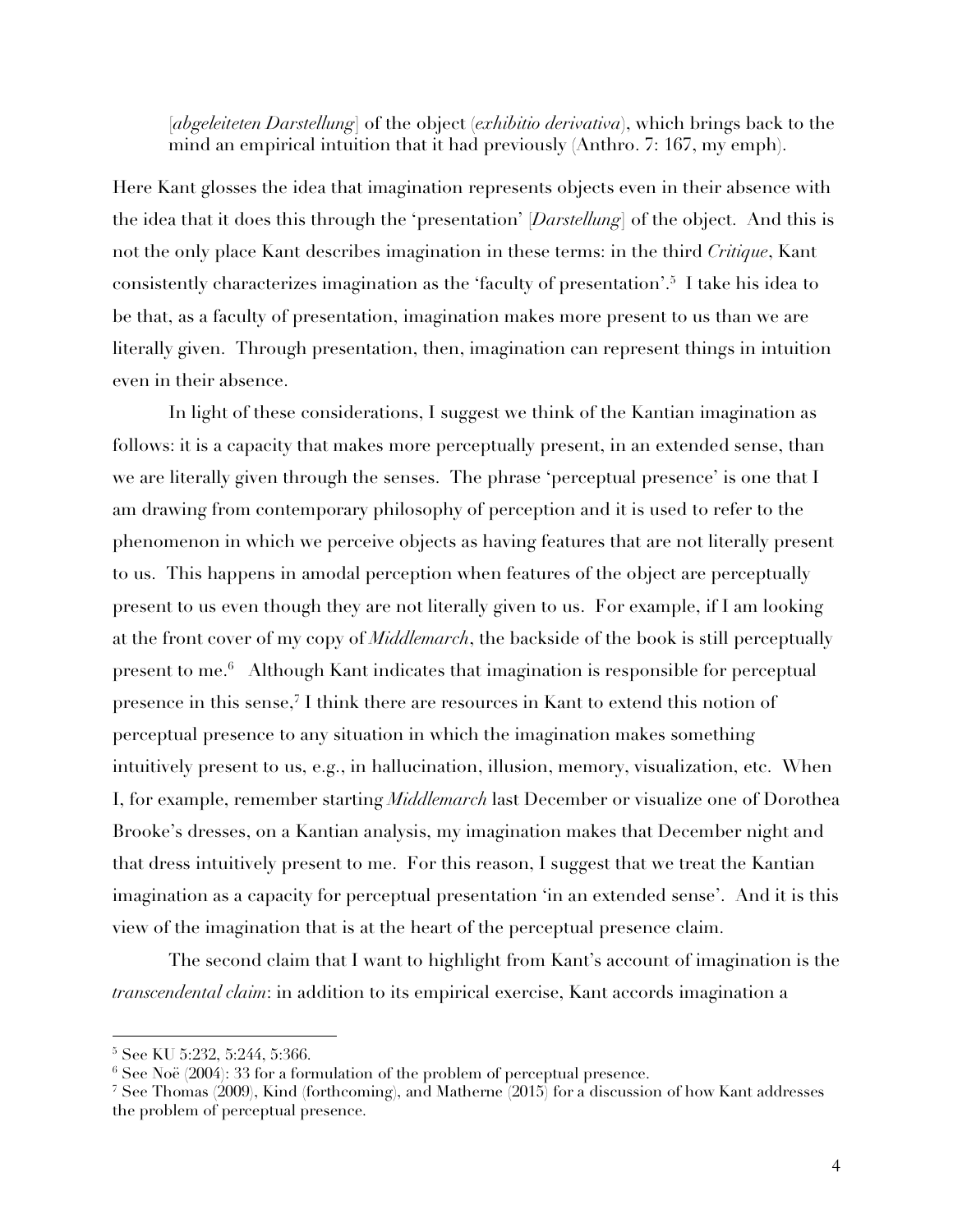transcendental role in making experience possible.8 In the 'A' edition of the first *Critique*, for example, Kant attributes a 'transcendental function' to imagination:

We therefore have a pure imagination, as a fundamental faculty of the human soul, that grounds all cognition *a priori*…. Both extremes, namely sensibility and understanding, must necessarily be connected by means of this transcendental function of the imagination, since otherwise the former would to be sure yield appearances but no objects of an empirical cognition, hence there would be no experience (A124).

The sort of cognition Kant is concerned with in this passage is 'empirical cognition' or 'experience'.9 And, on his view, this kind of cognition requires both intuitions and concepts (see A50-1/B74-5). However, given the difference between intuitions and concepts (the former are sensible, singular, and immediate representations, whereas the latter are intellectual, general, and mediate),<sup>10</sup> Kant thinks that in order for cognition to be possible, there must be something that mediates between them. And in the above passage, he tasks the imagination with this mediating role.

Although I cannot address the complexities here, in both editions of the first *Critique*, Kant offers an analysis of how the imagination performs this transcendental function. Part of this story turns on his account of 'transcendental' or 'figurative' synthesis in the Transcendental Deductions and the other part on his view of 'schematism', which he presents in the Schematism chapter.11 What is significant for our purposes, however, is the fact that Kant thus acknowledges that in addition to its empirical exercise in perception, memory, visualization, hallucination, make-believe, artistic creation, etc., the imagination also has a transcendental role to play in making experience possible in the first place.

The third claim I want to bring out from Kant's theory of imagination is the *precognitive claim*: the imagination can operate prior to cognition. Support for attributing this claim to Kant can be found in both the first and third *Critiques*. Beginning in the first

<sup>8</sup> Kant also defines 'experience' as 'empirical cognition' at A124, B147, B165-6, B218.

<sup>9</sup> Kant also aligns 'experience' with 'empirical cognition' at A124, B147, B165-6, B218. And cognition in this sense is to be distinguished from the broader notion of cognition that Kant discusses in the socalled *Stufenleiter*, which involves objective representations with consciousness (A320/B376-7).<br><sup>10</sup> See A320/B376-7.

 $11$  Among the complexities I cannot address here are those pertaining to whether in the B edition of the first *Critique* Kant collapses imagination into understanding. Heidegger takes Kant to have done so and this is why he prefers the A edition over the B.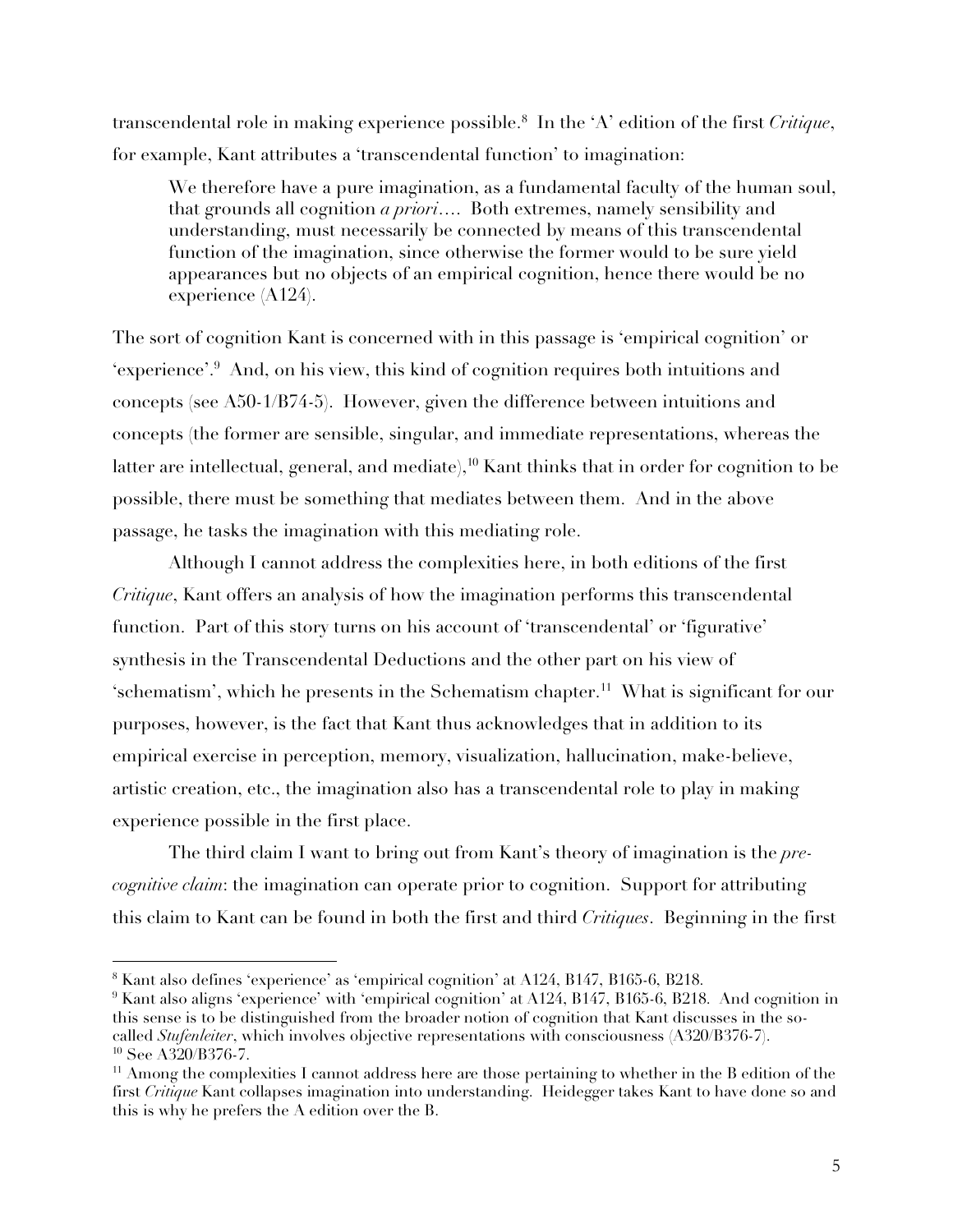*Critique*, insofar as the imagination's transcendental activities make cognition possible, it is 'prior' to cognition in this sense. Moreover, at the empirical level, at least on one reading of Kant's account of perception, he attributes to the imagination pre-conceptual modes of synthesis and image-forming activities, which happen prior to cognition.<sup>12</sup>

Meanwhile in the third *Critique*, Kant's theory of judgment in general and his aesthetic theory more specifically both make room for the imagination to operate precognitively. To begin, Kant's theory of judgment in the third *Critique* turns on a distinction between two types of judgment: determining and reflecting. A determining judgment is a cognitive judgment in which we apply a universal we already possess to a particular that is given to us, e.g., when I make the judgment, "The bartender is pouring my martini." By contrast, in a reflecting judgment, all we are given is the particular, which we must, in turn, find the universal for, e.g., when I taste a gin I am unfamiliar with (KU 5:179, EE 20:211). The imagination will, in turn, have a different role to play in each type of judgment. In a determining judgment, the imagination is 'constrained' by the understanding, as it has to synthesize what we intuit in light of particular concepts, e.g., 'bartender', 'pouring', 'martini', etc. Meanwhile, in a reflecting judgment, since we do not yet have the concept needed for cognition, the imagination must operate pre-cognitively, as we search for the universal.

Kant's aesthetic theory in the third *Critique* also accords the imagination a significant pre-cognitive role. In his discussion of judgments of the beautiful, for example, Kant argues that unlike in cognition where the imagination is constrained by the understanding, the imagination and understanding engage in 'free play': a state in which "no determinate concept restricts them" and the imagination acts with "**free lawfulness**" (KU 5:217, 240). Moreover, in his account of genius, Kant continues in the vein of imaginative freedom, asserting,

The mental powers, then, whose union (in a certain relation) constitutes **genius**, are imagination and understanding. Only in the use of the imagination for cognition, the imagination is under the constraint of the understanding…; in an aesthetic respect, the imagination is free to provide, beyond concord with the concept, unsought extensive undeveloped material for the understanding (KU 5:317).

<sup>12</sup> See, e.g., Young (1988), Pendlebury (1996), Longuenesse (1998): 116-20, Rohs (2001), Allison (2004: 187–9), Hanna (2005: 255, 267).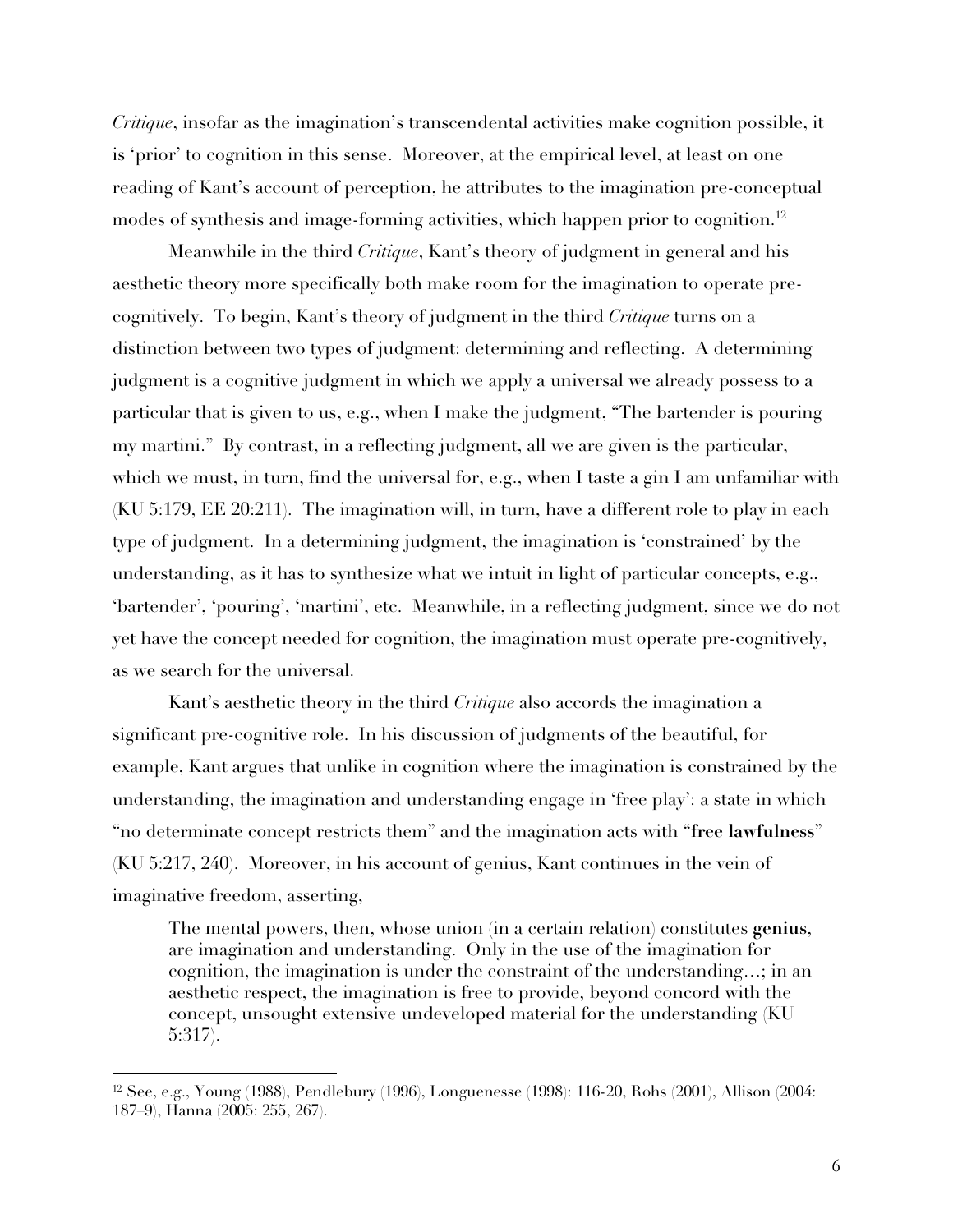Like in the judgment of taste, Kant's account of artistic creation thus turns on the idea that it is possible for the imagination to relate to the understanding in a free way, distinct from how they interact in cognitive judgment. In both the first and third *Critiques*, then, we find Kant attributing to imagination activities that occur prior to cognition.

The final claim I would like to attribute to Kant's theory of imagination is the *know-how claim*. In both the first and third *Critiques*, Kant appeals to the notion of 'art' [*Kunst*] to describe the activity of imagination. Though this claim is perhaps most familiar from his account of the fine art of genius in the third *Critique*, this is not the only context in which he glosses imagination in artistic terms. In his discussion of schematism in the first *Critique*, he characterizes the imagination's activities as a "hidden art in the depths of the human soul"  $(A141/B180-1)$ .<sup>13</sup> Although this may seem like a metaphorical way of saying schematism is impenetrable, Kant has a technical conception of art, according to which it is, in part, an activity that involves 'skill' [*Geschicklichkeit*] (KU 5:303).<sup>14</sup> Kant thus contrasts art with science: whereas science requires theoretical knowledge, art requires skill and know-how. To illustrate this point, Kant offers the example of Pieter Camper, the author of the *Treatise on the Best Form of Shoes*, who, even though he was able to "describe quite precisely how the best shoe must be made… was not able to make one" (KU 5:304). Art, on Kant's view, thus requires some sort of practical skill or know-how. And, on my reading, since in its pre-cognitive use, there is no science, but only art for imagination to rely on, we can conceive of it as engaging in art qua know-how in its nonaesthetic exercises.

Putting these four claims together, the following framework for Kant's theory of imagination emerges. The imagination is a capacity that makes things perceptually present to us in the extended sense, which outstrips what is literally given to us here and now. This capacity is one that we can, in turn, enact at the empirical level, e.g., in memory, visualization, hallucination, perception, empirical cognition, judgments of taste, and artistic creation. However, this capacity is one that also has a transcendental

<sup>&</sup>lt;sup>13</sup> See Matherne (2014) for a more thorough discussion of the role art plays in Kant's account of schematism and genius.

<sup>&</sup>lt;sup>14</sup> Kant also insists that it is an activity that involves "production through freedom, i.e., through a capacity for choice that grounds its actions in reason"; however, I shall leave this point aside here (KU 5:303).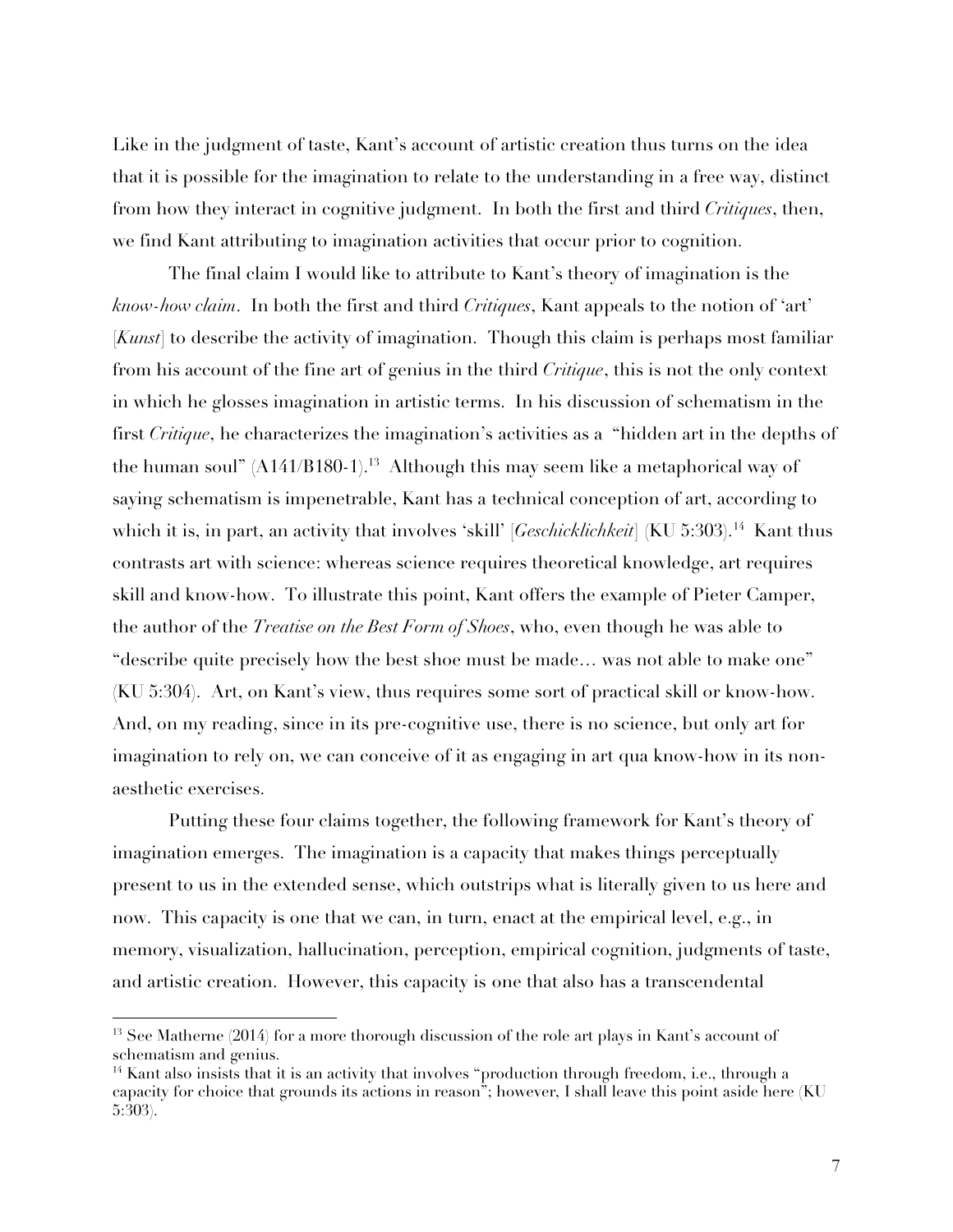function: it mediates between sensibility and understanding in a way that makes experience, qua empirical cognition, possible. This ability is one that can, in turn, be exercised outside the context of cognition, e.g., in schematism, reflecting judgment, judgments of taste, and genius. And when it is so exercised, it relies on art, i.e., skill or know-how.

What I would now like to argue is that if we look at the theories of understanding developed by Heidegger and Merleau-Ponty, then we will find that Kant's theory of imagination provides a helpful framework for reading their views.

## **§3. Kantian Imagination as Heideggerean Understanding**

When considering Heidegger's relation to Kant's theory of the imagination, what typically comes to mind is Heidegger's interpretation of the first *Critique*, which he first presented in his 1927-8 lecture course, published as *Phenomenological Interpretation of Kant's* Critique of Pure Reason, and his 1929 book, *Kant and the Problem of Metaphysics*. In these texts, Heidegger defends a controversial interpretation of Kant's theory of the imagination in the first *Critique*, according to which it serves as the 'common root' of both sensibility and understanding.15 So understood, Heidegger claims that the transcendental power of the imagination is to be identified with "original time," where original time is what grounds sensibility and understanding (KPM 131). Though Heidegger thinks that Kant ultimately "shrank back" from this position, he takes this to be a promising phenomenological insight at the core of Kant's view of imagination (KPM 112).

Though Heidegger's analysis of imagination in his Kant interpretation is a topic worthy of serious attention, this will not be my focus.<sup>16</sup> Instead I am interested in the Kantian legacy in *Being and Time*. More specifically, I shall focus on Heidegger's account of understanding [*Verstehen*] and interpretation [*Auslegung*] in §§31-2, respectively, and the extent to which this account parallels Kant's theory of imagination. I address Heidegger's analysis of both understanding and interpretation because, as I read his view, they are two aspects of a unitary phenomenon, viz., the phenomenon of seeing the world as a space of

<sup>&</sup>lt;sup>15</sup> See Henrich (1994) for criticism of this reading of Kant.<br><sup>16</sup> For broader discussions of Heidegger's interpretation of Kant, see Blattner (1994), (1999): Ch. 5; Weatherston (2002); Han-Pile (2005); Golob (2013); Shockey (in progress).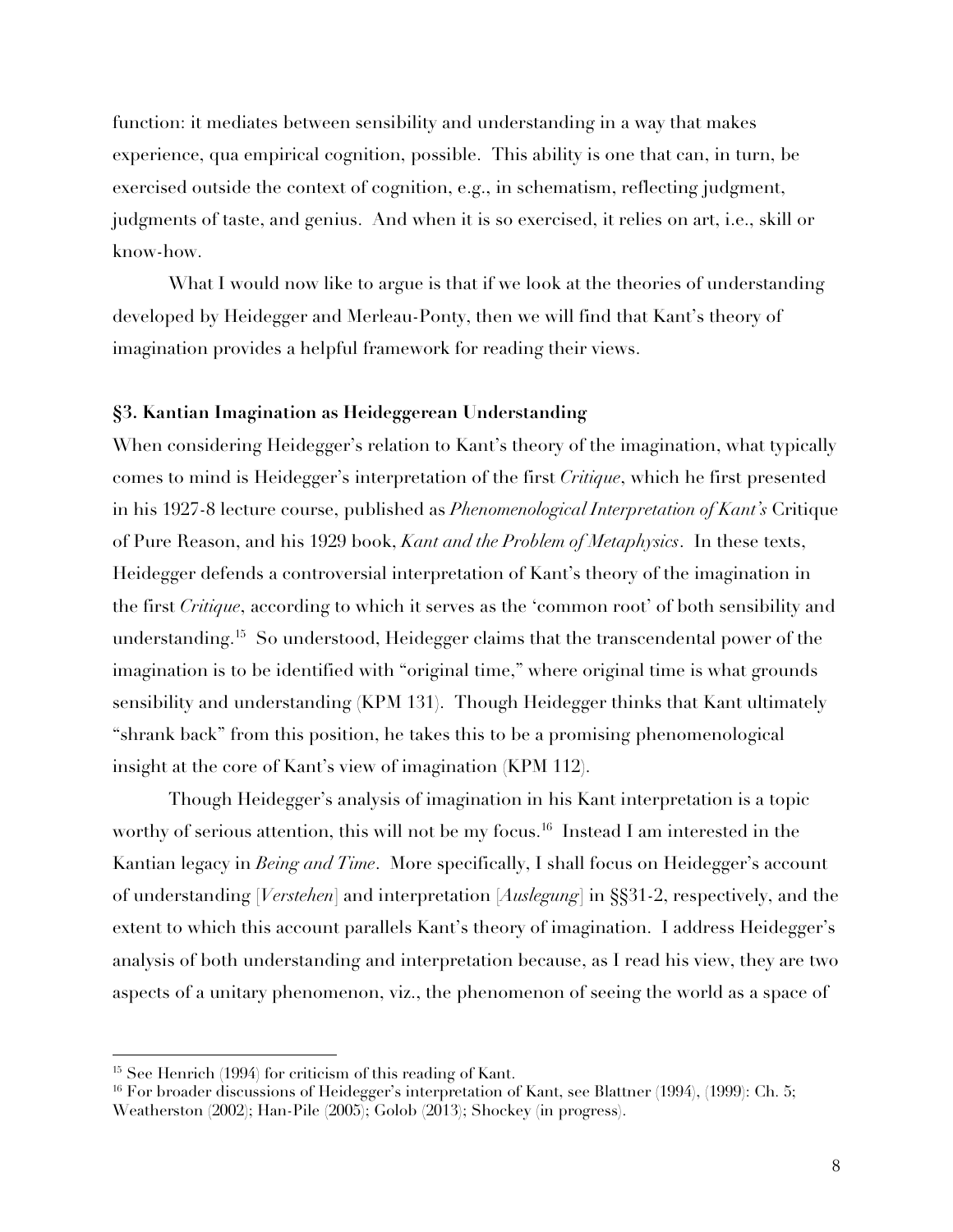possibility and meaning in which we can work out our existence.17 And I hope to show that Heidegger's treatment of the unitary phenomenon of understanding and interpretation can fruitfully be read as a variation of the Kantian imagination.

In order to bring to light the Kantian underpinnings of Heidegger's view, I want to look at the way in which the four Kantian claims about imagination explored above bear on Heidegger's treatment of understanding and interpretation. However, I will proceed in a slightly different order and begin, as Heidegger does, with the pre-cognitive claim.

Heidegger presents his account of understanding as an alternative to cognitive accounts of it. To this end, he argues that understanding, in his sense, is more fundamental than cognition. More specifically, he claims that the kind of understanding he is interested in is a "fundamental *existentiale*," i.e., a fundamental ontological structure or "basic mode" of Dasein's being (SZ 143). As we shall see below, this structure is connected to Dasein's ability to project possibilities, and insofar as this structure characterizes Dasein's existence at the most fundamental level, Heidegger thinks it differs from cognition, which is something he thinks we only sometimes engage in. For example, while I could cognize the book on my coffee table as the Harper Perennial Legacy Edition of *Middlemarch*, I could also unthinkingly pick it up. And, on Heidegger's view, both these experiences involve understanding. For these reasons, Heidegger asserts that, "[U]nderstanding in the sense of *one* possible kind of cognizing [*Erkenntnisart*] among others… must… be Interpreted as an existential derivative of… primary understanding" (SZ 143). For Heidegger, understanding is thus pre-cognitive in the sense that it is a basic structure of Dasein's existence, which is more fundamental than cognition.

Moreover, Heidegger's account of 'assertion' [*Aussage*] and 'judgment' [*Urteil*] in §33 points in the pre-cognitive direction. For, there, he argues that "assertion ('judgment') is grounded on understanding and presents us with a derivative form in which an interpretation has been carried out" (SZ 153-4). On Heidegger's view, then, understanding and interpretation is something that happens prior to us making cognitive judgments.

 $17$  In contrast to pragmatist readings of Heidegger (e.g., Dreyfus (1991): 169, 195; Blattner (2007): 11; Carman (2003): 21), which treat interpretation as an optional addition to understanding, I attribute to Heidegger the view that interpretation permeates understanding. Wrathall (2013): 180-1 calls this latter view the "interpretation pervades understanding-comportment" thesis.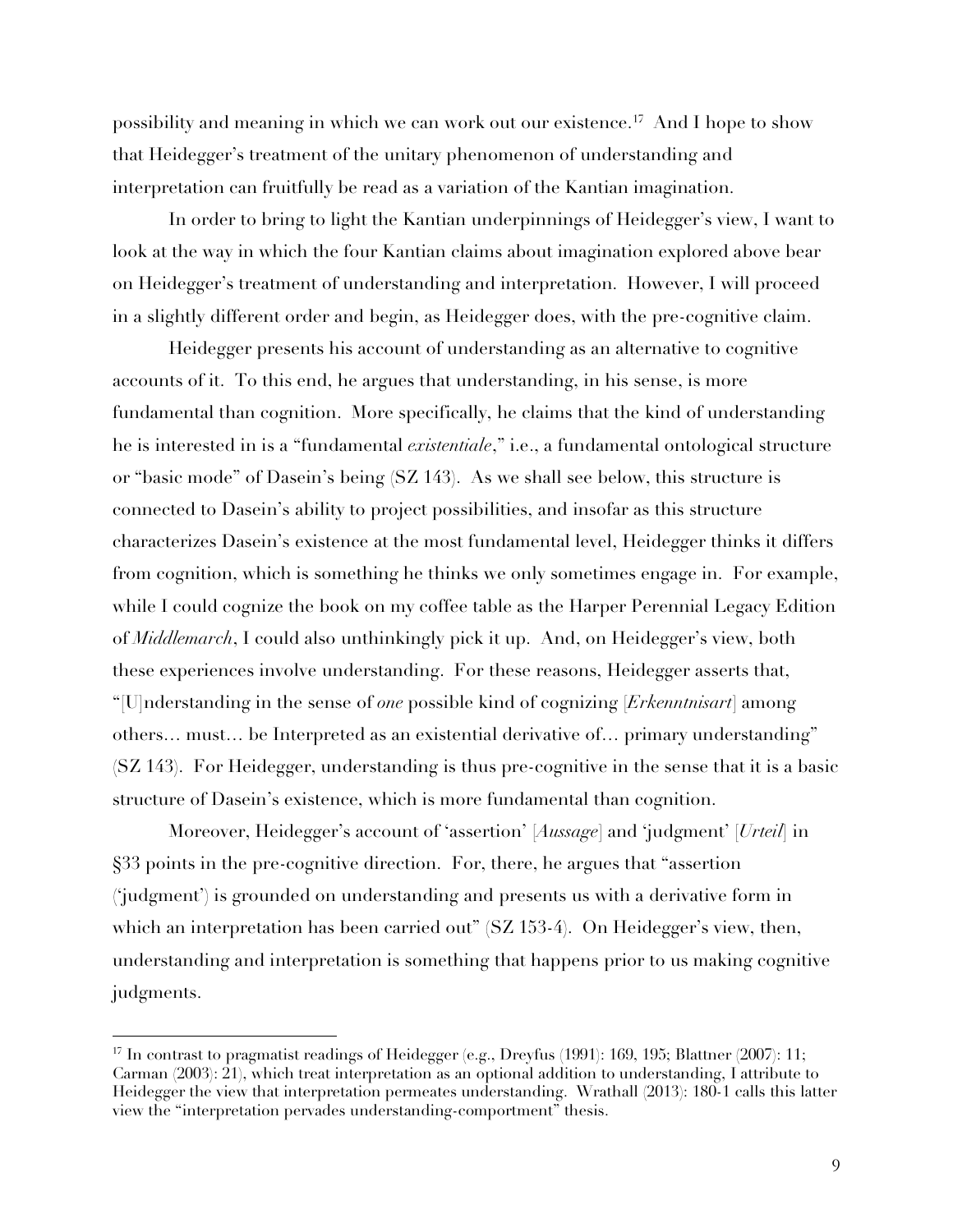However, if it is not through cognition and judgment that we understand and interpret things, then how does Heidegger think we do so? I hope to show that the answer to this question reveals Heidegger's commitment to the perceptual presence claim. As I shall argue, in Heidegger, the Kantian claim that the imagination enables us to make present even what is absent transforms into the claim that understanding and interpretation enable us to make possibilities present. And I claim that, Heidegger, like Kant, thinks they do so in a way that involves 'perceptual' presence in a broad sense, i.e., presence through sight. Thus, according to Heidegger's version of the perceptual presence claim, understanding and interpretation are ultimately responsible for making us see in terms of possibilities, thus for seeing in ways that make more present to us than we are literally given. This being said, as I shall now detail, although Heidegger maintains that both are needed for us to fully see in terms of possibilities, understanding and interpretation each enable us to see possibilities in a unique way. Understanding enables us to see in terms of possibilities *in general*, while interpretation enables us to see *specific*  entities as embodying *specific* possibilities.

In order to fill out this account of perceptual presence, I want to begin with Heidegger's account of understanding and his claim that it has the structure of 'projection' [*Entwurf*] (SZ 145). According to Heidegger, the understanding does not just grasp what is present to us; instead, it grasps what is present to us by projecting it in terms of possibilities.

There is, in turn, a question about what kinds of possibilities Heidegger thinks we project through understanding. According to some commentators, with his account of understanding, Heidegger intends to offer us an analysis of how we, in a specific scenario, understand something in terms of specific possibilities. For example, when I pick up *Middlemarch* and start reading, you might think I am understanding the book as 'to be relished' or myself as a 'George Eliot fan'. And commentators who pursue this reading, tend to treat understanding as a mode of 'absorbed coping', in which we, without reflection or deliberation, project something in terms of its possibilities through our absorbed engagement with it.18

<sup>18</sup> See, e.g., Dreyfus (1991): Ch. 11; Blattner (2006): 85; Carman (2003): 19.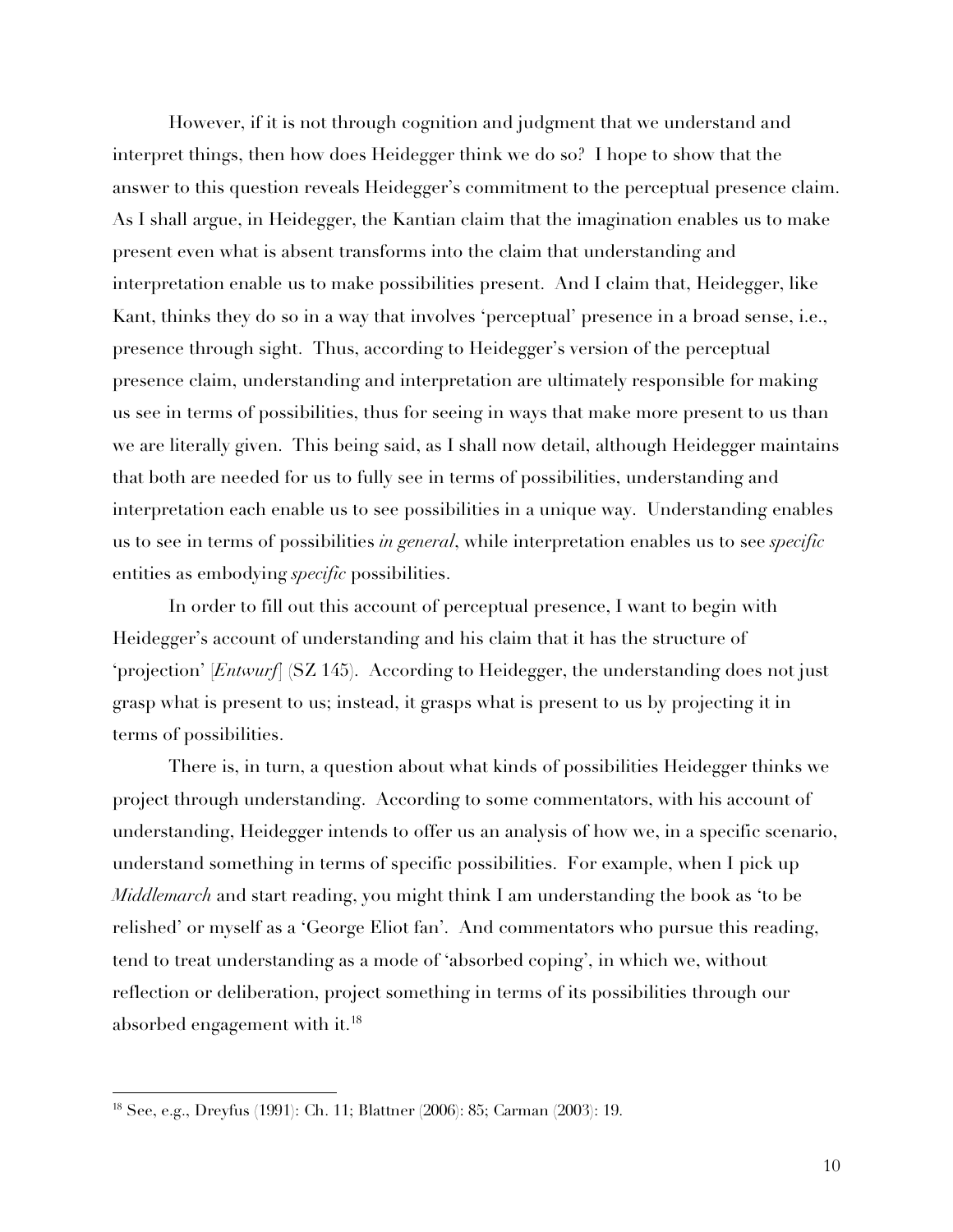By contrast, on my reading, Heidegger intends his account of understanding to explain our projection of possibilities *in general*. That is to say, I take understanding, for Heidegger, to be responsible for projecting the whole suite of possibilities that we can grasp the world and our selves in light of. Support for this reading comes from the following passage:

Projection always pertains to the *full* disclosedness of Being-in-the-world;… understanding has itself possibilities, which are sketched out beforehand [*vorgezeichnet*] within *the range* [*Umkreis*] of what is essentially *disclosable* in it (SZ 146, my emph).

Here, Heidegger indicates that projection involves a 'full' disclosure of Being-in-theworld, i.e., a full disclosure of how it is that we, as Dasein, are at grips with the world. And projection does this, he claims, by 'sketching out' the 'range' of what is 'disclosable' to us, i.e., the range of what we can make sense of and engage with in relation to our selves and the world. So construed, projection opens up the possibilities that pertain to our existence in relation to the world in general.

However, this emphasis on the general orientation of the understanding should come as no surprise, given that Heidegger asserts at the outset of §31 that understanding discloses both the ""for-the-sake-of-which" *and* significance" (SZ 143). By the 'for-thesake-of-which', Heidegger has in mind how understanding discloses Dasein to itself. And by 'significance', he means the significance of the world insofar as it involves the relational whole that encompasses the ready-to-hand, other Dasein we are with, and the present-at-hand.19 According to Heidegger, then, far from disclosing this or that possibility to us, understanding discloses the possibilities pertaining to our selves and the world as a whole.

This being said, Heidegger maintains that the range of possibilities that understanding projects is not limitless. Rather he makes clear that the set of possibilities open to each of us is delimited by the overarching factical situation we are 'thrown' into (SZ 144). That is to say, we cannot project every possibility there is, rather only those

 $19$  For his discussion of significance in relation to the ready-to-hand, see SZ §18, and in relation to others, see SZ 123. Although he does not use the term 'significance' in relation to the present-at-hand, in §31 he indicates that the understanding can project the present-at-hand: "even the 'unity' of the manifold present-at-hand, of Nature, can be discovered only if a *possibility* of it has been disclosed" (SZ 144-5).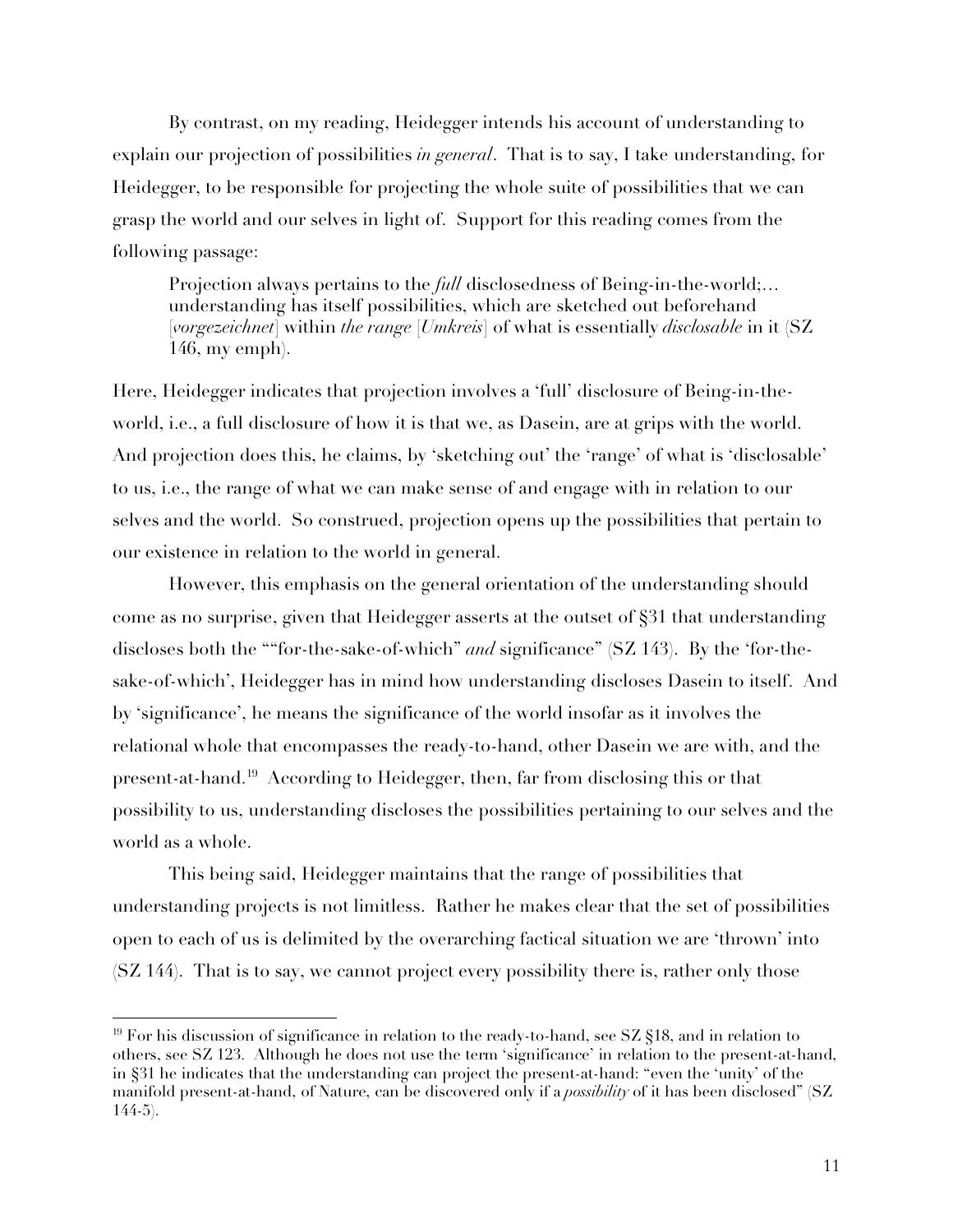possibilities that can make sense to us given the unique historical, social, economic, personal, etc., circumstances that we find ourselves in.

With this general scope of possibilities in mind, we can now turn to Heidegger's claim that understanding enables us to *see* in terms of possibilities. In this vein, Heidegger connects his account of projection through the understanding to the notion of 'sight' [*Sicht*]: we project possibilities by seeing things in terms of them (SZ 146). Heidegger uses the language of 'sight' in this context because he wants to emphasize that the way in which we grasp the world and our selves in terms of possibilities is not something that involves 'thematically' grasping those possibilities, i.e., through cognition and judgment (SZ 145-6). Rather he claims that our grasp of possibilities is manifest in how we see our selves and the world, through the 'circumspection' [*Umsicht*] of the readyto-hand, the 'considerateness' [*Rücksicht*] involved in our solicitude for others, our 'transparency' [*Durchsichtigkeit*] to ourselves, etc. (SZ 146). For Heidegger, then, is it not through cognition, but rather through sight that understanding allows entities to show up for us in terms of their possibilities.

Yet, for Heidegger, our ability to see in terms of possibilities involves more than just seeing things in terms of possibilities in general. He claims that the understanding must, in turn, "develop itself" by seeing *specific* entities in light of *specific* possibilities (SZ 148). And, on his view, this task falls to interpretation.

According to Heidegger, interpretation involves the 'working-out' [*Ausarbeitung*] of specific possibilities that the understanding has projected (SZ 148). In order to work-out a possibility, Heidegger claims that we must interpret a specific entity in light of a specific possibility. When we do so, Heidegger claims we treat the entity "*as something*" (SZ 149). For example, when I see my martini as to be sipped, I am seizing upon the many background possibilities surrounding the martini (to be sipped, to be thrown, to be shaken, to be stirred) and I interpret it in light of this specific sipping-possibility. As Heidegger will sometimes make this point, when we do this, we make a particular possibility 'express' [*ausdrücklich*] (SZ 149). I take his idea to be that in seizing upon a particular possibility as that in terms of which we will interpret a specific entity, we bring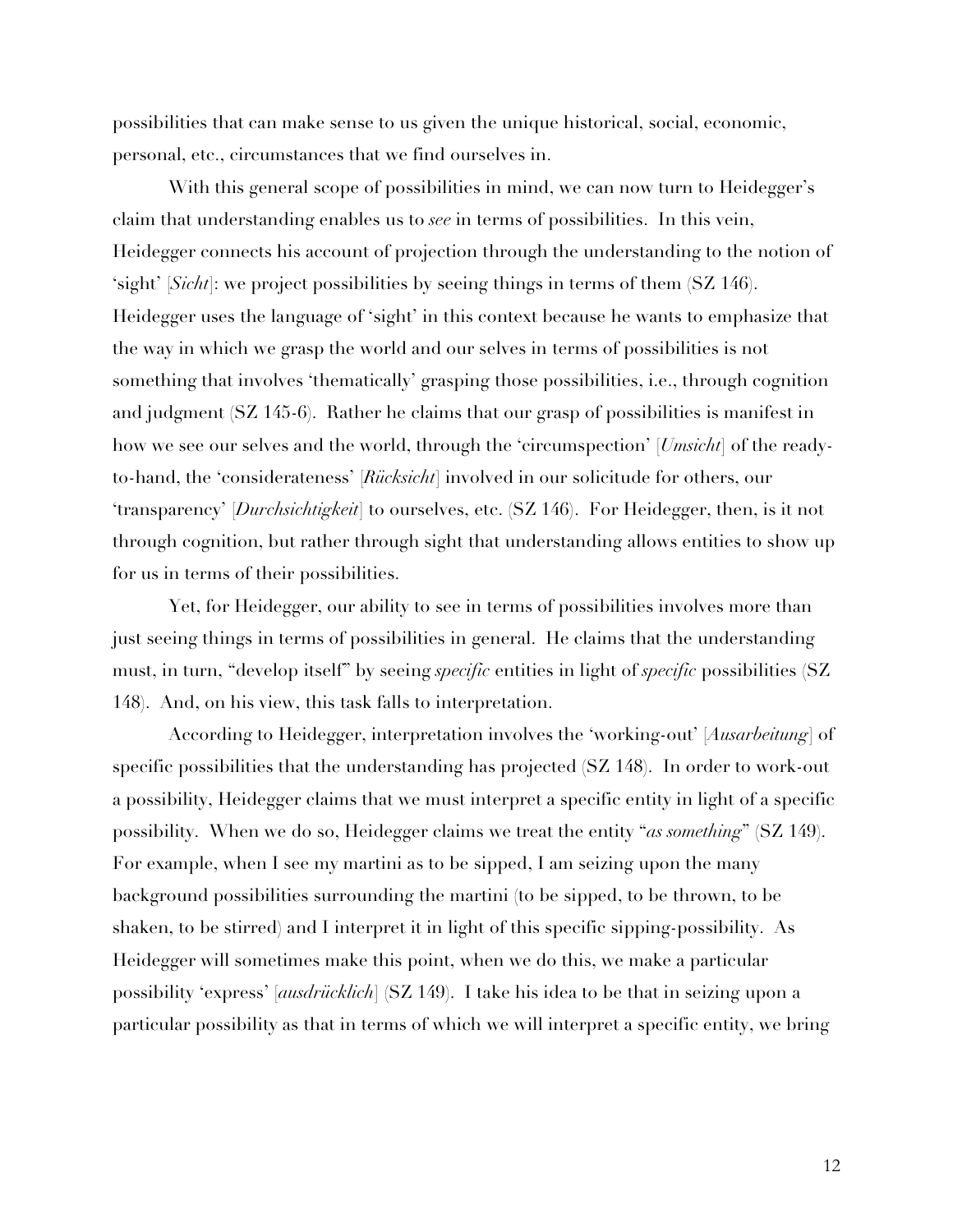that possibility into the foreground, pressing it out from the background of general possibility we are 'familiar' with through understanding.20

However, Heidegger insists that interpretation is not to be identified with making a conceptual 'assertion' [*Aussage*] or 'judgment' [*Urteil*]. To this end, he claims that the 'articulation' [*Artikulation*] of interpretation is something that happens prior to making a "thematic assertion [*Aussage*]" (SZ 150). Instead, he suggests, interpretation happens at the level of 'perception' [*wahrnehmen*] and "mere seeing" [*schlichte Sehen*] (SZ 149).<sup>21</sup> Thus, when I see my martini as 'to be sipped', this is something that occurs at the level of sight: I perceive the martini as such. This is not to say that we cannot make assertions or judgments; rather Heidegger claims that when we do so, e.g., "That's my martini!", we are engaged in a "derivative [*abkünftiger*] mode" of interpretation, one that is parasitic on the perceptual mode of interpretation (SZ 153).

As was the case in his account of understanding, then, Heidegger insists that interpretation does not happen at the level of thematic assertion or cognitive judgment; instead, it involves a mode of sight. However, unlike with the understanding's orientation towards possibilities in general, Heidegger claims that with interpretation we see a specific entity in terms of a specific possibility. And between the interplay of understanding and interpretation, Heidegger claims that we are able to see our selves and the world in terms of possibilities: whereas the former enables us to see a general space of possibility, the *Spielraum*, in which we can exist, the latter enables us to seize upon specific possibilities as that which we can grasp specific entities in light of, as we work out our existence in concrete ways. Insofar as Heidegger thus attributes to understanding and interpretation ways of seeing that make more present to us than what is literally given, we can read him as taking on a commitment to the perceptual presence claim with regard to them.

In addition to the pre-cognitive and perceptual presence claims, there is reason to think that Heidegger also commits himself to a version of the transcendental claim and

 $20$  See, e.g., Heidegger's claim that, "That wherein Dasein already understands itself in this way is always something with which it is primordially familiar" (SZ 86).

 $21$  See Doyon (2015) for further discussion of the role interpretation and the 'as-structure' play in Heidegger's account of perception.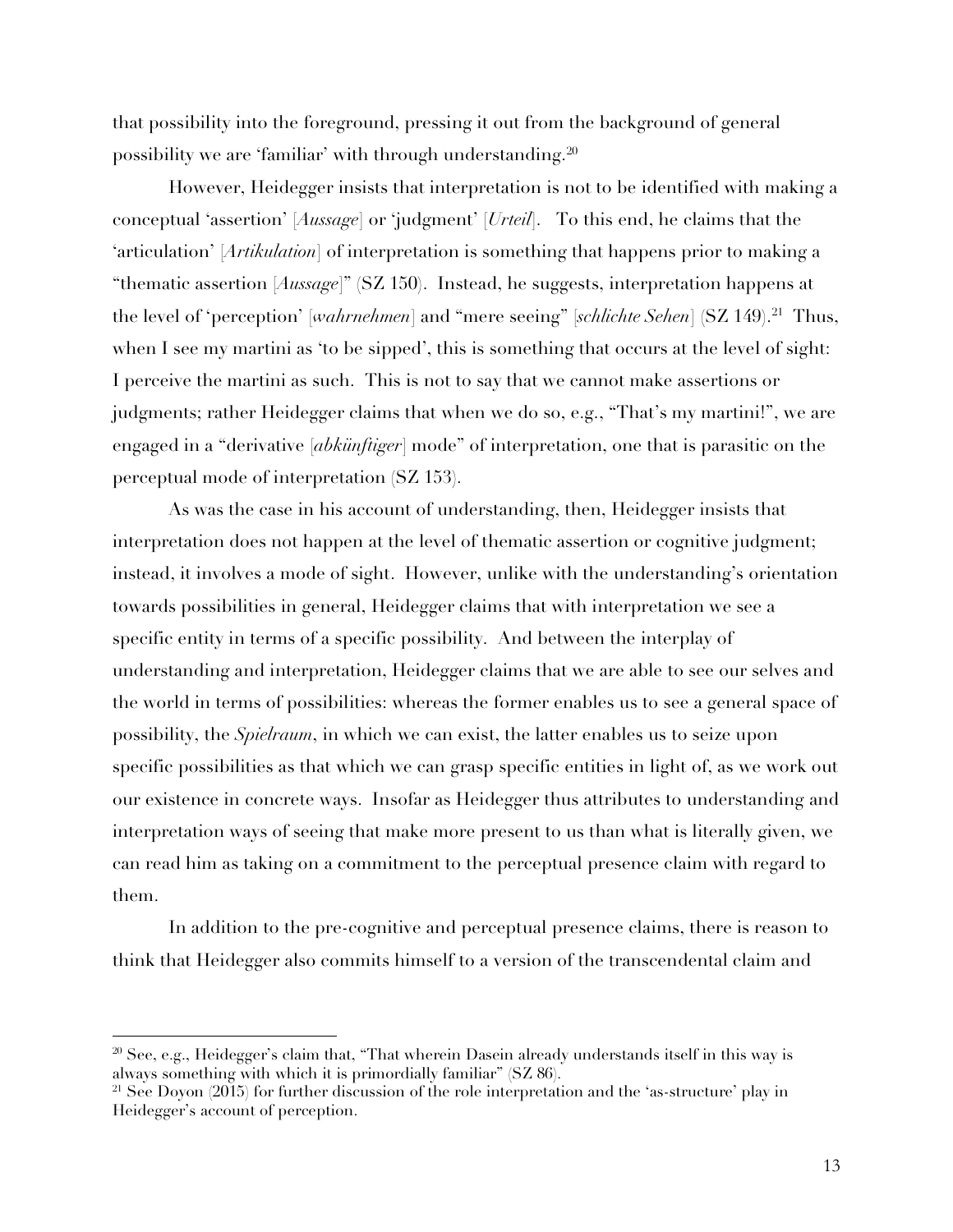the know-how claim.22 Regarding the transcendental claim, insofar as Heidegger identifies understanding as a fundamental ontological structure of Dasein's being, it will serve as a ground of possibility for all of Dasein's particular 'ontic' engagement with the world. More specifically, however, Heidegger emphasizes two ways in which understanding and interpretation make possible features of Dasein's existence.

In the first place, Heidegger claims that understanding makes possible the diclosedness, or accessibility, of our selves and the world. To this end, in discussing the disclosure of the understanding, Heidegger maintains that through the sight of understanding, entities become 'accessible' to us:

In giving an existential signification to "sight", we have merely drawn upon the peculiar feature of seeing, that it lets entities which are accessible [*zugänglich*] to it be encountered unconcealedly [*begegnen unverdeckt*] in themselves (SZ 147).

And it is for this reason that Heidegger suggests that we can think of sight as what enables "access in general [*Zugang überhaupt*]" (SZ 147). Whether we consider something readyto-hand, present-at-hand, our selves, or others, on his view, understanding is what makes these entities accessible to us at all. Understanding thus serves as a condition of the possibility of us being able to disclose, hence access entities at all.

Second, Heidegger argues that understanding and interpretation together are the conditions of the possibility of 'meaning' or 'sense' [*Sinn*]. In general, Heidegger describes sense as the framework of 'intelligibility' [*Verständlichkeit*]: it is the space in which something can become "*intelligible* [verständlich] *as something*" (SZ 151). Although understanding is responsible for holding open the space of intelligibility in general, Heidegger claims that we do not experience an entity as meaningful unless we have also interpreted, i.e., articulated, it in light of some possibility: "That which can be Articulated in a disclosure by which we understand, we call "meaning" [*Sinn*]" (SZ 151). For this reason, Heidegger claims that both understanding and interpretation are required for the possibility of meaning: "The *concept of meaning* embraces the formal existential framework of what necessarily belongs to that which an understanding interpretation Articulates"

<sup>22</sup> Although I cannot pursue this topic here, there is a broader discussion of whether to read *Being and Time* as a piece of transcendental philosophy. For further discussion, see Crowell and Malpas (2007).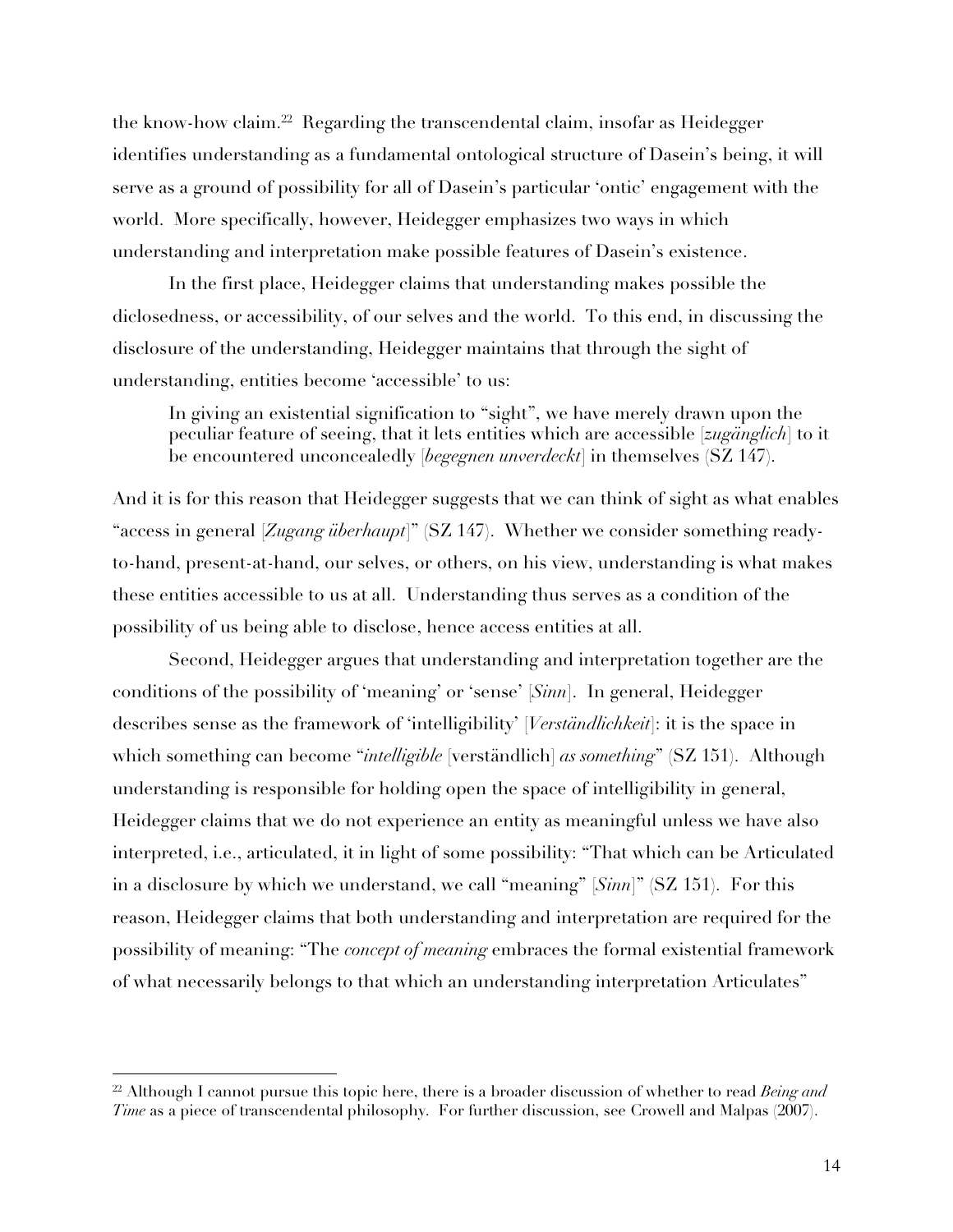(SZ 151). For Heidegger, understanding and interpretation thus serve as the conditions of the possibility of experiencing meaning.

Heidegger's commitment to the transcendental claim is thus apparent not only in his commitment to understanding being a condition of the possibility of access to entities, but also in his view that understanding and interpretation are conditions of the possibility of the experience of meaning.

The final claim to explore is the know-how claim. Toward the beginning of §31, as part of his effort to distance his account of understanding from cognitive views, Heidegger reminds us of the fact that we do not always use the term 'understanding' in cognitive terms:

we sometimes use the expression 'understanding something' [*etwas verstehen*] with the signification of 'being able to manage something' [*einer Sache vorstehen können*], 'being a match for it' [*ihr gewachsen sein*], 'being competent to do something' [*etwas können*] (SZ 143).

Here, Heidegger draws our attention to the fact that sometimes when we say we 'understand' something, we mean that we understand how to handle something or we are competent with that thing, e.g., when I understand how to raise a martini without spilling or how to hold *Middlemarch* at an appropriate reading distance. Drawing on this usage, Heidegger then suggests that understanding, in his sense, can be understood as a kind of competence or ability, viz., a "competence [*Gekonnte*]… [with] Being as existing" (SZ 143). He calls this basic competence our '*Sein-können*', our ability to be (SZ 143). And he claims that what it is to have an ability-to-be is to have an understanding that projects possibilities. For Heidegger, it is this know-how, rather than cognition, that makes possible our access to entities and the experience of meaning.

Stepping back, in this section, I have attempted to show that Heidegger's account of understanding and interpretation parallels Kant's account of imagination insofar as he takes on board the four Kantian commitments discussed in §2. On my interpretation, just as imagination, for Kant, enables us to make more perceptually present to ourselves than is literally given, so too do understanding and interpretation extend what we see beyond what is simply in front of us, to possibilities. Moreover, Heidegger claims that this is a condition of the possibility of any access to entities and the experience of meaning. And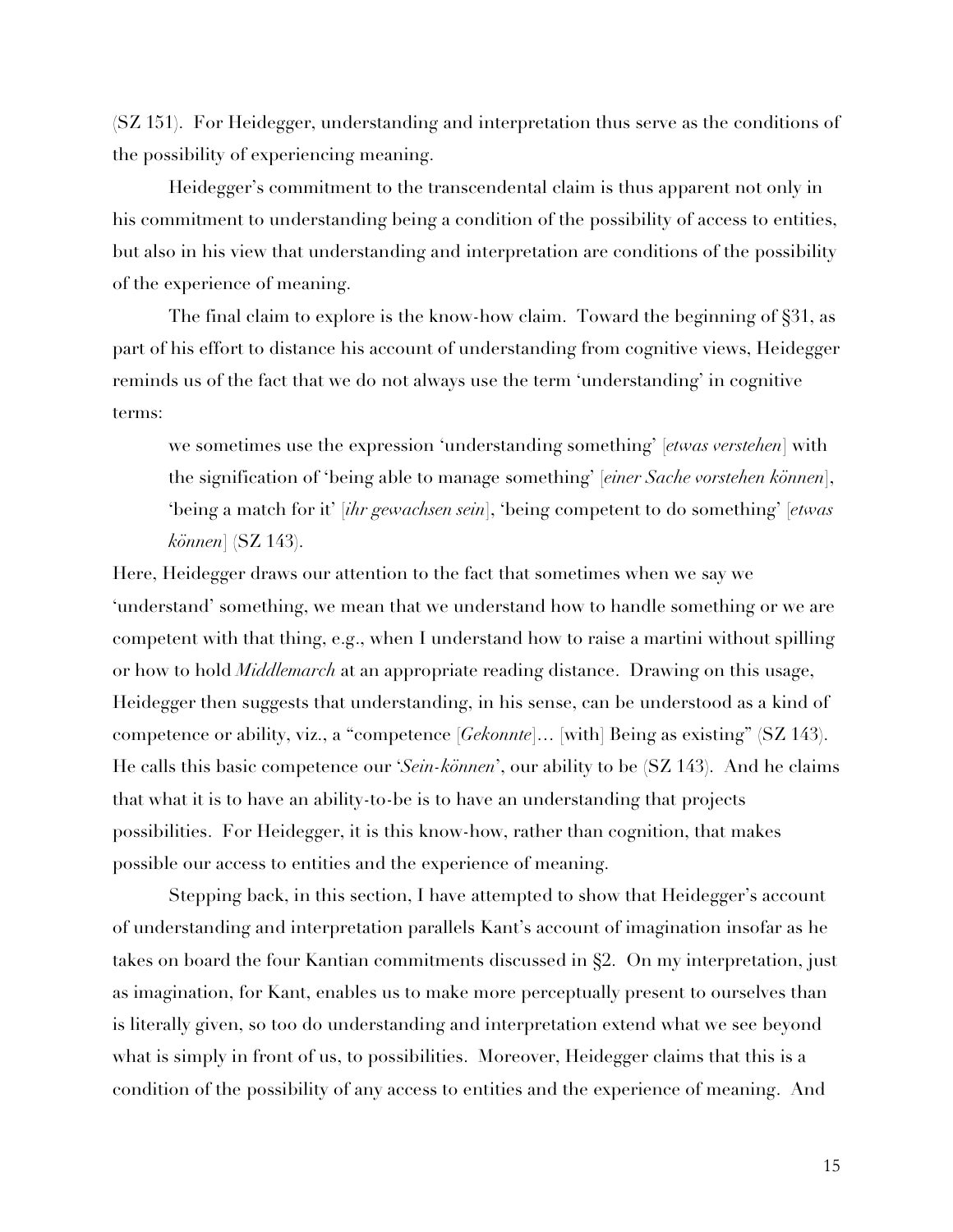he insists that understanding and interpretation do so pre-cognitively and through a basic know-how, viz., our competence with existing. Prior to cognition, then, Heidegger carves out space for understanding and interpretation to serve as moments of a unitary structure that enable us to see the world and our selves in terms of possibilities and meaning. And I take this Heideggerean space of sight, possibility, and meaning to map onto the space of imagination in Kant.

### **§4. Kantian Imagination as Merleau-Pontyean Understanding**

The role that Kant plays in the *Phenomenology of Perception* is a complicated one. At times, Merleau-Ponty treats Kant as the arch-intellectualist, who serves as one of Merleau-Ponty's primary targets. In this vein, Merleau-Ponty is particularly critical of Kant's account of the transcendental subject as the condition of the possibility of experience and the world.23 By Merleau-Ponty's lights, Kant hereby misconstrues the subject: we are not transcendental subjects who condition the world, we are embodied subjects who are beings-in-the-world.24

Yet at other times, Merleau-Ponty treats Kant as a proto-phenomenologist, whose views he is sympathetic to.<sup>25</sup> And, as we saw at the outset, it is in particular Kant's account of the imagination that Merleau-Ponty takes to be on the side of phenomenology.26 In this context, Merleau-Ponty specifically highlights Kant's aesthetic sounding descriptions of the imagination, particularly, Kant's claim in the schematism

<sup>&</sup>lt;u>.</u>  $^{23}$  See, e.g., Merleau-Ponty's claim that Kant treats the subject as "a condition of possibility distinct from our experience and... without which there would be no world" (PhP  $\frac{lxi}{10}$ ).

<sup>&</sup>lt;sup>24</sup> See, e.g.,  $^{4}$ Kant concluded that I am a consciousness who encompasses and constitutes the world, and, in this reflective movement, he passed over the phenomenon of the body and the phenomenon of the thing" (PhP 317/356-7).

<sup>&</sup>lt;sup>25</sup> For a lengthier discussion of Kantian themes in Merleau-Ponty's theory of perception, see Matherne (2016), and in his account of pathology, see Matherne (2014b).

 $^{26}$  It should be noted that the Kantian view of imagination, which Merleau-Ponty is drawn to is different from the Sartrean view of imagination, which he criticizes. Whereas Kant allows for imagination to operate in relation to both real and virtual objects, Sartre, who follows Husserl on this, restricts the imagination to operating only in relation to 'irreal' objects. Sartre, who follows Husserl on this, thus distinguishes sharply between imagining and perceiving, whereas Kant thinks imagination plays a crucial role in perception. Therefore, when Merleau-Ponty claims in "The Primacy of Perception," that amodal perception is not the result of imagination, he is rejecting the Husserlian/Sartrean view, not Kant's (PrP 13-4). For Merleau-Ponty's own appraisal of Sartre's view, see his 1936 review of Sartre's *L'Imagination*. For a discussion of the relationship between Sartre and Merleau-Ponty's theories of the imagination, see Lennon (2015): Ch. 3.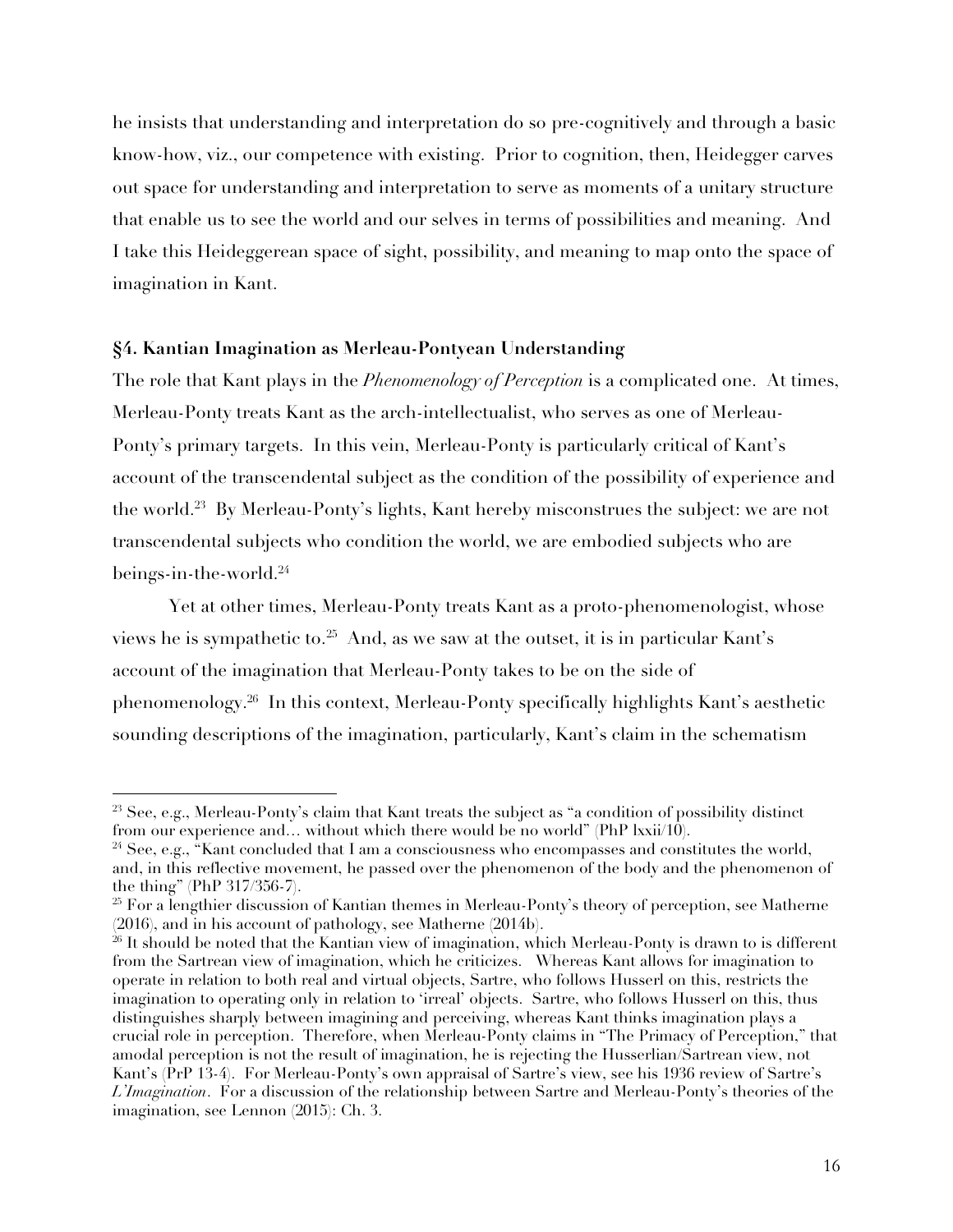that imagination is a 'hidden art' (KrV A141/B181, PhP lxxxi/18, see also 453/493). And he claims that this aspect of Kant's philosophy anticipates the phenomenological theory of intentionality (PhP lxxxi/18).

In the spirit of this positive appraisal of Kant's theory of imagination, in what follows I want to consider the ways in which Merleau-Ponty's theory of understanding can be read as an appropriation of Kant's theory of imagination. As was the case with Heidegger, I shall argue that Merleau-Ponty defends a pre-cognitive account of understanding, as something that makes perceptually present to us more than we are literally given, through projecting the world and our selves in light of possibilities and meaning. Moreover Merleau-Ponty accords imagination a role in conditioning the possibility of experience. However, unlike on the Heidegerrean view, we shall see that Merleau-Ponty thinks it is crucial to recognize that understanding is ultimately mediated through the body and our bodily know-how.

As in my discussion of Heidegger, I think it will be helpful to begin by analyzing Merleau-Ponty's endorsement of the pre-cognitive claim. Merleau-Ponty labels cognitive models of understanding 'intellectualist' models, and it is one of his primary goals in the *Phenomenology* to develop an account of understanding that serves as an alternative to the intellectualist view. In this spirit, he claims that we need to "rework our notion of "understanding" [*comprendre*]" in a way that acknowledges that it has its seat not in cognition and judgment, but rather in our bodily engagement with the world (PhP 146/180). Indeed, one of his main aims in the chapter titled, "The Spatiality of One's Own Body and Motricity," is to show that there is a zone of bodily understanding that lies between "automatic reflex" and 'knowledge' [*connaissance*] (PhP 145/179). This is not to say that Merleau-Ponty denies that we can have knowledge or cognition of the world; rather his point is that our cognitive activities are grounded in a more foundational way we have of understanding the world through our bodies.<sup>27</sup>

However, it is important to recognize that in defending this new bodily theory of the understanding, Merleau-Ponty does not just want to account for action and perception. Though action and perception are, no doubt, of central interest to Merleau-

 $27$  See, e.g., Matherne (2018) for a discussion of Merleau-Ponty's account of abstract thought in mathematics and natural science.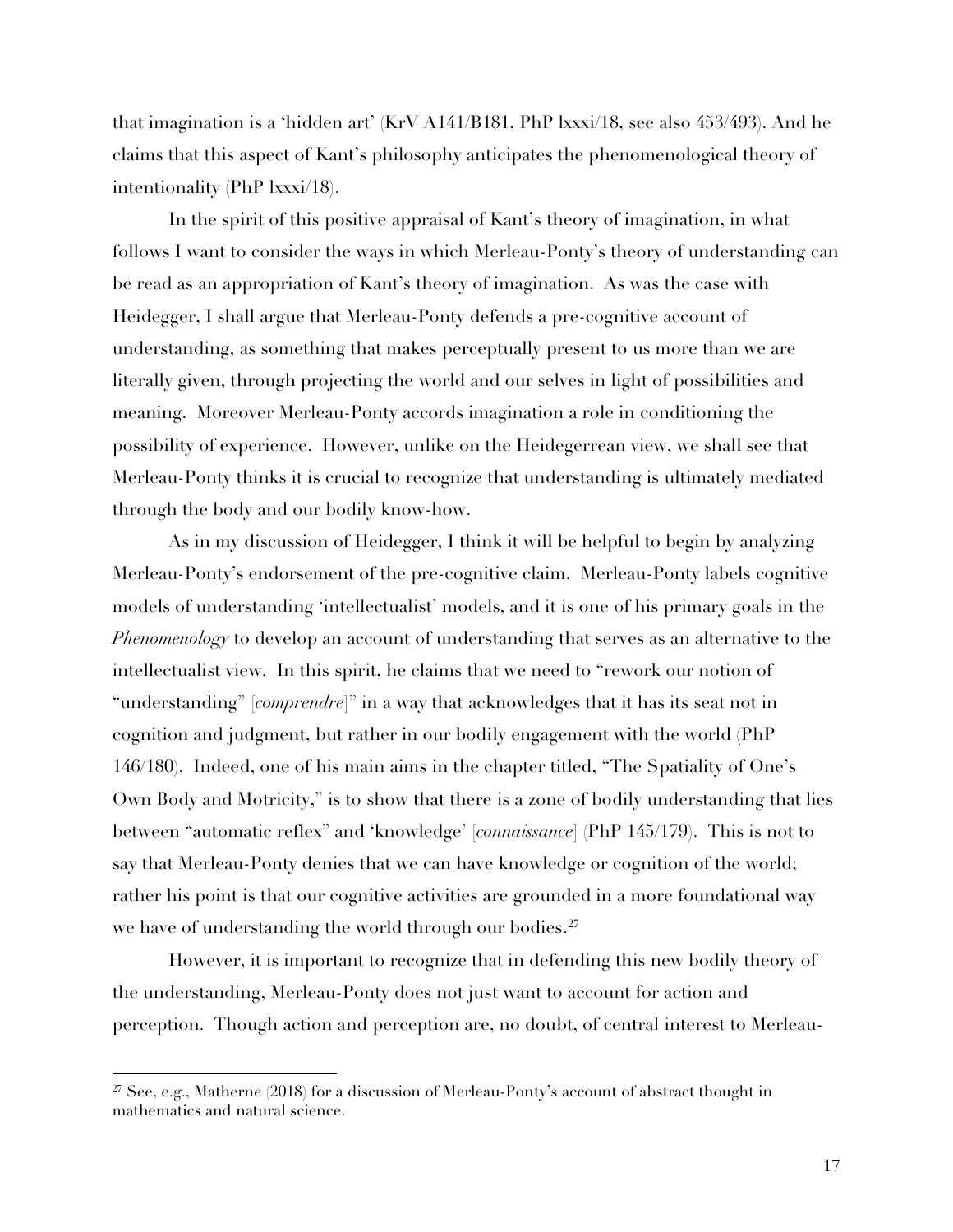Ponty, he intends to offer a general account of understanding, which does justice to all our modes of our existence. In this vein, he indicates that his analysis of bodily understanding is meant to account for both our 'real' and 'virtual' engagement with the world:

the normal subject… does not have his body available merely as implicated in a concrete milieu, he is not merely situated in relation to the tasks set by his trade, nor is he merely open to real situations. Rather, in addition he possesses his body as the correlate of pure stimuli stripped of all practical signification; he is open to verbal and fictional situations…. The normal subject's body is not merely ready to be mobilized by real situations that draw it toward themselves, it can also turn away from the world… and be situated in the virtual…. The normal person *reckons with*  the possible (PhP 111-12/139-40).<sup>28</sup>

With his theory of the understanding, then, Merleau-Ponty aims to offer an analysis of both our 'real' encounters with reality through perception and actions and our 'virtual' encounters with possibilities through cognition, morality, sexuality, politics, art, etc. So understood, Merleau-Ponty present his pre-cognitive account of bodily understanding as a general account of our 'real' and 'virtual' engagement with the world.

In clarifying how bodily understanding operates pre-cognitively, Merleau-Ponty also defends a version of the perceptual presence claim. Indeed, in a Heidegerrean vein, he argues that understanding involves projection and that, as a result of this projection, the world shows up for us in meaningful ways. In more detail, Merleau-Ponty argues that what enables the understanding to operate in this rich variety of ways is its 'function of projection' (see PhP 114-15/142-3). He claims that this function is a 'fundamental' function, which lies "beneath intelligence and perception" (PhP 137/169). And he defines this function, in general, as "the general power of placing oneself in a situation," where a 'situation' is a space that is meaningful in some way, e.g., a perceptual situation, a sexual situation, a political situation, etc. (PhP 137/169).<sup>29</sup> More specifically, he characterizes this function as,

<sup>&</sup>lt;u>.</u>  $^{28}$  For discussion of the power to reckon with the possible see Romdenh-Romluc (2007), (2011): 93-102. My own reading differs from hers insofar as she tends to gloss this power in practical terms, i.e., as a way we reckon with the possible through bodily action, whereas I defend a more encompassing view of the power to reckon with the possible as something that is enacted whenever we engage with the world, through action, perception, or intellect. I discuss this difference at more length at Matherne (2014).  $29$  See, e.g., Merleau-Ponty's discussion of affective and ideological situations (PhP 159/194) and sexual situations (PhP 158-60/193-5).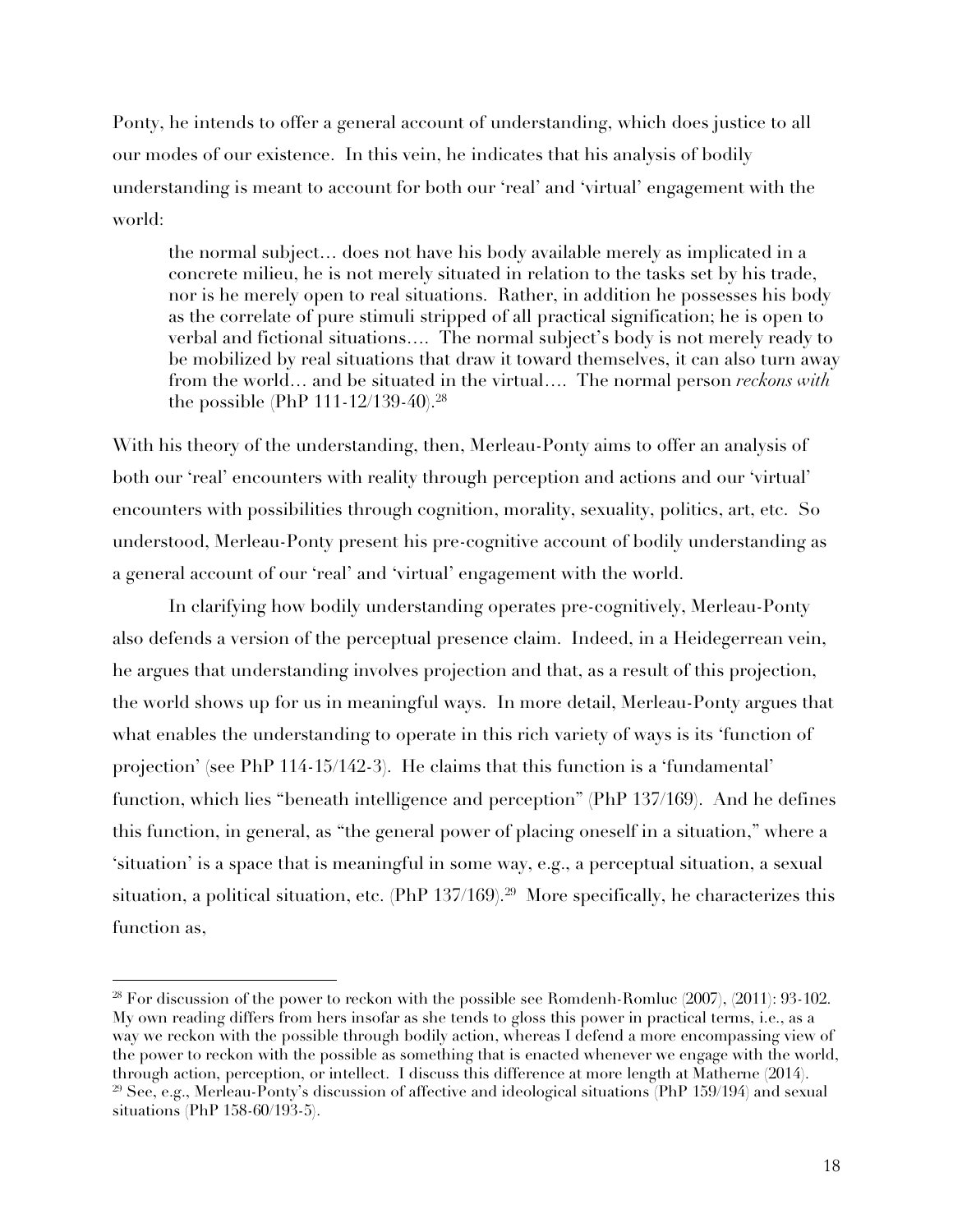[the] power of marking out borders and directions in the given world, of establishing lines of force, of arranging perspectives, or organizing the given world according to the projects of the moment, and of constructing upon the geographical surroundings a milieu of behavior and a system of significations that express, on the outside, the internal activity of the subject (PhP  $115/143$ ).<sup>30</sup>

For Merleau-Ponty, the understanding is thus something that projects around us a 'milieu' or 'system' that reflects our intentions and what is significant to us.

While this may make it sound as if understanding simply imposes significance on a meaningless world, we must be careful here. Merleau-Ponty is clear that projection is something that is responsive to the meaning that is in the world.<sup>31</sup> For this reason, he describes understanding in terms of "the accord [*l'accord*] between what we aim at and what is given" (PhP 146/180). As he sometimes makes this point, understanding involves some sort of 'communication' or 'communion' between our intentions and what is significant to us, on the one hand, and the world with its meaning, on the other (PhP 334/376). So in projection, we do not simply throw meaning over meaningless objects, our projection is responsive to the meanings that objects themselves have.<sup>32</sup>

Though the notion of projection is one familiar from our earlier discussion of Heidegger, what is distinctive in Merleau-Ponty's account is his emphasis on the role of the body. Emphasizing the bodily nature of projection, Merleau-Ponty says,

Our body… is the origin of all [expressive spaces], it is the very movement of expression, it projects significations [*significations*] on the outside by giving them a place and sees to it that they begin to exist as things, beneath our hands and before our eyes (PhP 147/182).

For Merleau-Ponty, 'expression' is the activity by means of which we give significance to things (though, again, in response to the meaning things themselves have).<sup>33</sup> And, as he indicates in this passage, he regards the body as the 'origin' of all expressive activities in

<sup>&</sup>lt;u>.</u> <sup>30</sup> Although the 'internal activity of the subject' might seem to suggest an intellectualist picture, Merleau-Ponty is clear that the subject he has in mind is an embodied subject who is a being-in-theworld (see, e.g., PhP 139-40/171-2, 454/493).

 $31$  See PhP 62/88, 138/170. The imposition model of projection is one that Merleau-Ponty describes in terms of the "projection of the interior into the exterior" (PhP 62/88) and the "pure power of signifying" (PhP 138/170).

 $32$  For a discussion of the meaning objects have in terms of their 'style', see Matherne (2017).

<sup>&</sup>lt;sup>33</sup> It, in his words, involves "implant[ing] meaning," "project[ing] significations" and "mark[ing] things with the trace of human elaboration"  $(\tilde{\mathbf{L}})$  104, PhP 147/182,  $\tilde{\mathbf{L}}$  96)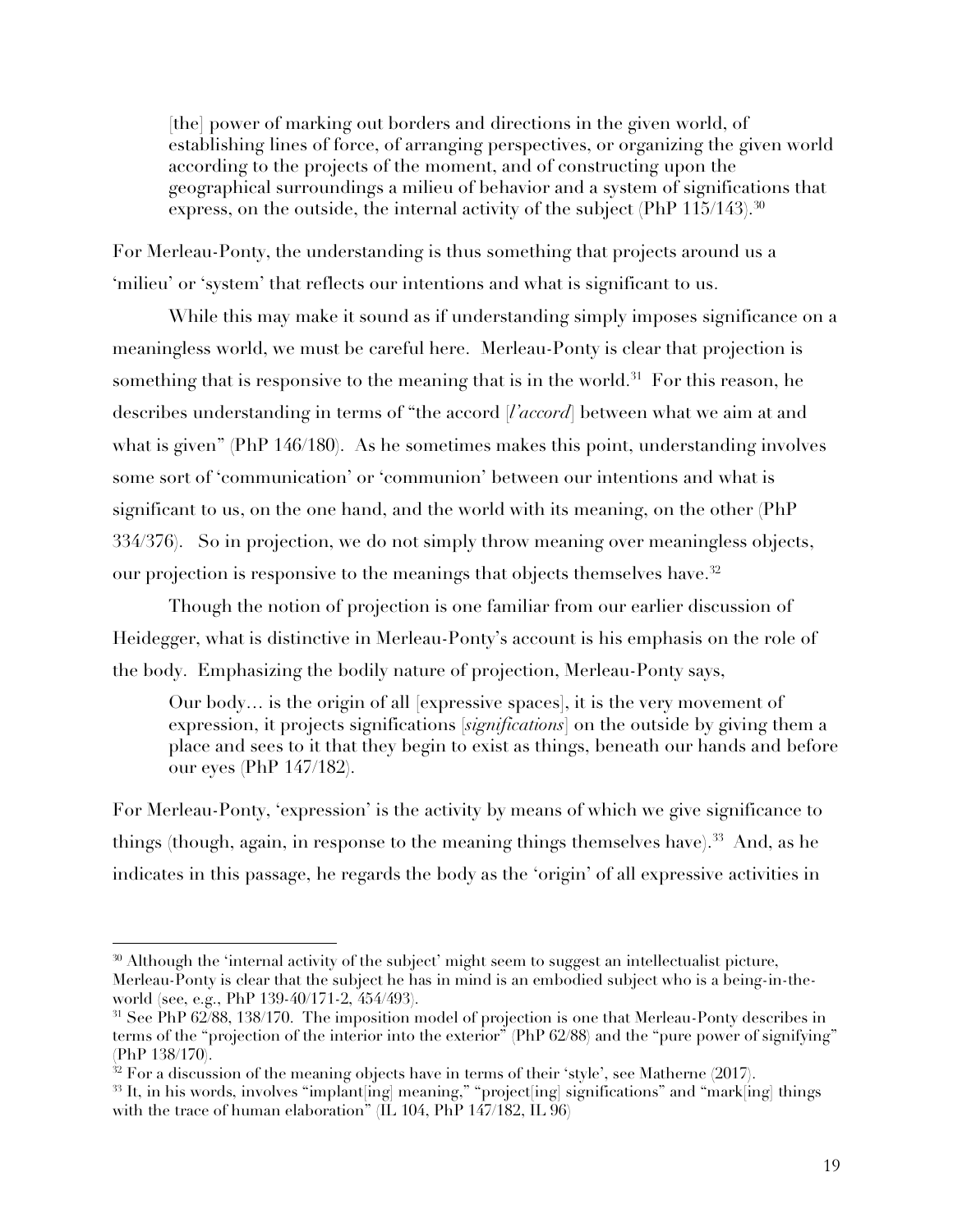which we project significance into the world.<sup>34</sup> Moreover in this passage, Merleau-Ponty claims that expression makes the significations we project 'exist' 'before our hands and before our eyes'. For Merleau-Ponty, then, this bodily projection is what makes those significations perceptually present to us.

Merleau-Ponty, in turn, delineates three different kinds of bodily projection we can engage in. The first form of projection operates through "gestures necessary for the conservation of life," which make present significations related to biological functions, e.g., seeing a cracker as 'to be eaten' or a glass of water as 'to be gulped' (PhP 147-8/182). Meanwhile, the second form of projection has its seat in "motor habits," which allows us to make present significations related to habits, like typing, driving a car, or playing an organ (PhP 147-8/182).<sup>35</sup> However, Merleau-Ponty claims that there is a further mode of projection that requires more than the body's 'natural means':

finally, sometimes the signification aimed at cannot be reached by the natural means of the body. We must, then, construct an instrument, and the body projects a cultural world around itself (PhP 148/182).

Although this final form of projection is still a bodily form of projection, Merleau-Ponty claims that it depends on the development of cultural instruments, e.g., through a painting, novel, mathematical proof, scientific experiment, etc. Thus, for Merleau-Ponty, the bodily projection involved in understanding is something that projects the world not just as a 'physical' world, but as a 'cultural' world as well, and the meanings it makes present to us are similarly variegated (PhP 139/171).<sup>36</sup>

Given Merleau-Ponty's commitment to bodily understanding being the means through which we project significations and so make those significations perceptually present to us, we have reason to attribute to him a version of the perceptual presence claim.

Turning now to the transcendental claim, there is also reason to read Merleau-Ponty as taking on board this kind of commitment in his theory of understanding.<sup>37</sup> And,

 $34$  See a similar claim in "Indirect Language": "All perception, all action which presupposes it, and in short every human use of the body is already *primordial expression*" (IL 67).

<sup>35</sup> These examples are ones Merleau-Ponty mentions at PhP 144-5/178-9.

<sup>36</sup> See also PhP 307/347.

<sup>37</sup> For transcendental readings of Merleau-Ponty's *Phenomenology of Perception*, see Gardner (2015) and the articles collected in Inkpin and Reynolds (2017).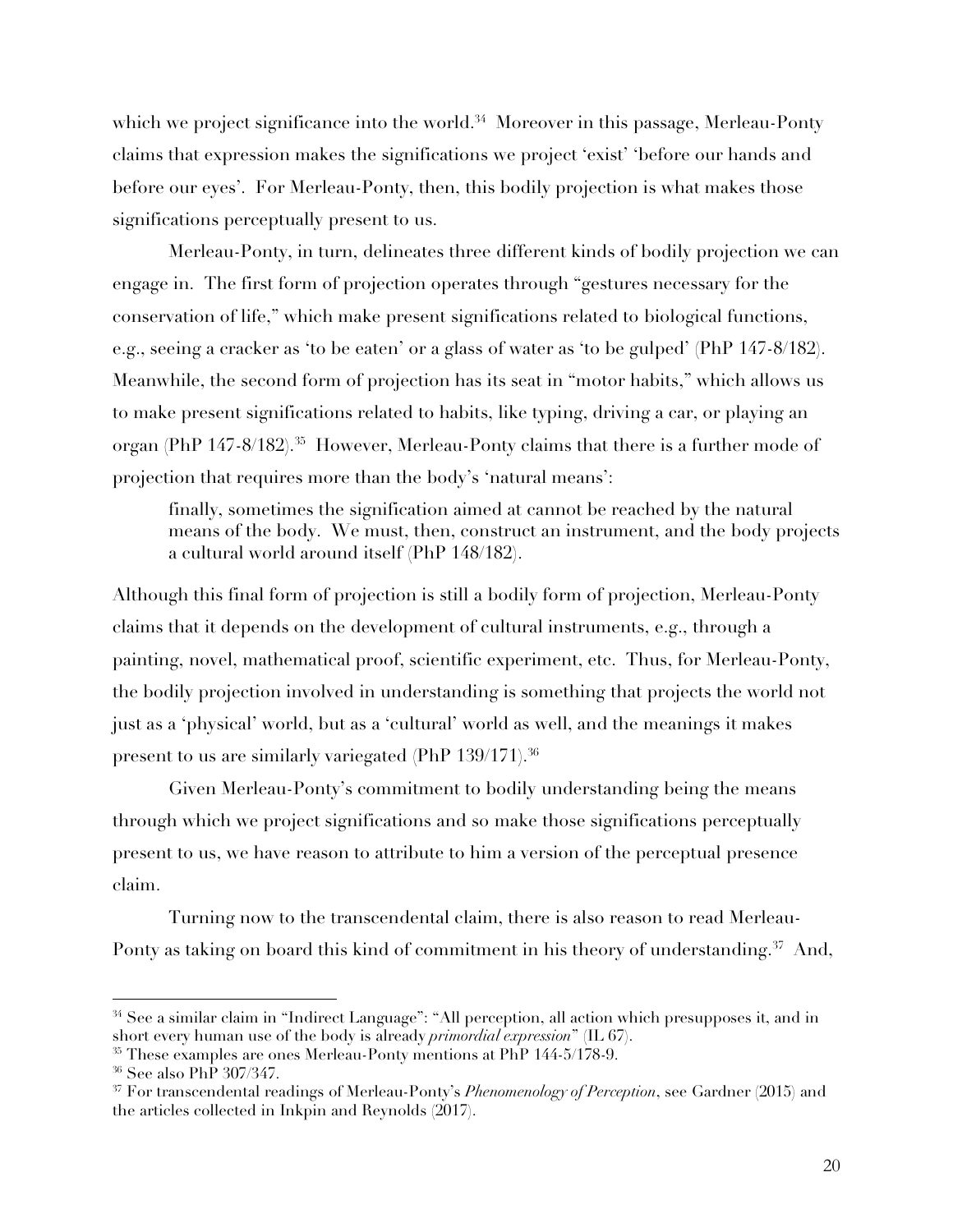on this point, Merleau-Ponty himself highlights the continuity between his view and Kant's. As I mentioned earlier, in the Preface to the *Phenomenology*, Merleau-Ponty lauds Kant for anticipating the phenomenological theory of intentionality:

In the *Critique of Judgment*, Kant himself demonstrated that there is a unity of the imagination and of the understanding… which is itself without any concept. Here the subject is no longer… the positing power that imposes the law of understanding upon the manifold; rather, he discovers himself and appreciates himself as a nature spontaneously conforming to... the understanding. But if the subject has [such] a nature, then the hidden art of the imagination must condition the categorical activities; it is no longer merely aesthetic judgment that rests on this hidden art, but also knowledge, and this art also grounds the unity of consciousness (PhP lxxxi/18).

Here, Merleau-Ponty suggests that in the third *Critique*, specifically in his account of reflecting judgment and his account of beauty, Kant recognizes that there is a way for the imagination and understanding (on Kant's definition) to engage with each other prior to cognition and concepts. Merleau-Ponty then suggests that Kant hereby recognizes that the 'hidden art' of imagination underwrites not only reflecting and aesthetic judgment, but also serves as the condition of possibility both knowledge and the unity of consciousness. While the idea that the hidden art of imagination underwrites knowledge or cognition is familiar from our discussion of Kant's view, the claim that the hidden art of imagination grounds the unity of consciousness will take some more unpacking.

By the 'unity of consciousness', Merleau-Ponty has in mind the unity of our various ways of intentionally relating to the world.<sup>38</sup> Following Husserl, Merleau-Ponty indicates that the sort of intentionality at issue here is not just "act intentionality," i.e., the "intentionality of our judgments and of our voluntary decisions" (PhP lxxxii/18).<sup>39</sup> Instead he claims that consciousness extends to our "operative intentionality [*fungierende Intentionalität*]," which concerns our 'pre-predicative' relation to the world, through action, perception, affect, etc. (PhP lxxxii/18). For Merleau-Ponty, the unity of

<sup>38</sup> With this account of the unity of consciousness, Merleau-Ponty is less interested in how a subject synchronically unifies various conscious states together in a single instance and more interested in a structural account of how our various modes of intentionality involved in, e.g., perception, thought,

 $39$  Merleau-Ponty here parenthetically remarks that act intentionality is the only kind Kant recognizes in the *Critique of Pure Reason* (PhP lxxxii/18).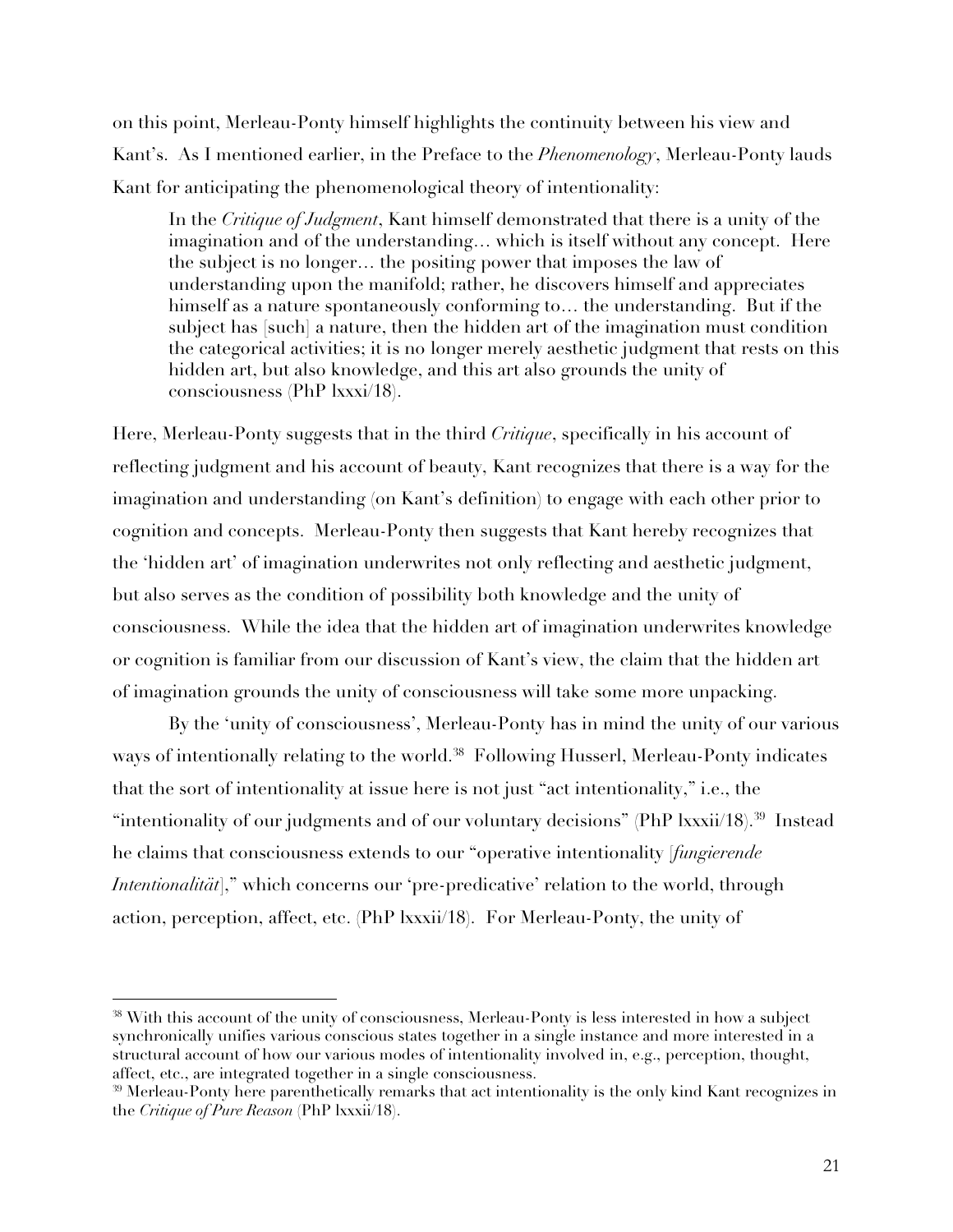consciousness thus concerns what unifies the wide variety of ways we have of relating to the world, as much through action and perception, as through thought and deliberation.

The reason that Merleau-Ponty thinks Kant's account of imagination is promising with regard to accounting for the unity of consciousness is because he thinks of it along the lines of his account of projection. To this end, Merleau-Ponty suggests that, for Kant, the imagination ultimately involves "our power to figure [*figurer*] any intention whatever in the world" (PhP 198/233, transl. modified). However, the idea that we have the power to 'figure' the world in light of our intentions just is what Merleau-Ponty seeks to articulate with his account of the understanding. Merleau-Ponty thus regards Kant's theory of imagination as resting on the same insight that his account of understanding does, viz., we have the ability to project our intentions, whether they be related to the real or virtual world, and that this is something that gives unity to all our intentional activity.

Developing this point on his own view, Merleau-Ponty uses the function of projection to help clarify the unity of consciousness. To this end, he claims that the function of projection issues in an 'intentional arc', which he describes as follows:

the life of consciousness – epistemic life, the life of desire, or perceptual life – is underpinned by an "intentional arc" that projects around us our past, our future, our human milieu, our physical situation, our ideological situation, and our moral situation, or rather, that ensures that we are situated within all of these relationships. This intentional arc creates the unity of the senses, the unity of the senses with intelligence, and the unity of sensitivity and motricity (PhP 137/170).<sup>40</sup>

The intentional arc of consciousness thus encompasses the intentions that reflect the variety of ways we can project the world in meaningful ways, e.g., cognitively, volitionally, perceptually, physically, morally, aesthetically, etc. And he indicates that what gives unity to these various intentions is the fact that they issue from the same source, viz., the function of projection. Merleau-Ponty accordingly traces the unity of consciousness back to the function of projection, which underlies and unifies together all our intentions. In the spirit of the transcendental claim, Merleau-Ponty thus treats the understanding as the condition of the possibility not only of knowledge, but also of the unity of consciousness.

 $40$  As he describes the intentional arc a bit later, it is the "vital roots of perception, motricity, and representation," as well as sexuality (PhP 160/195).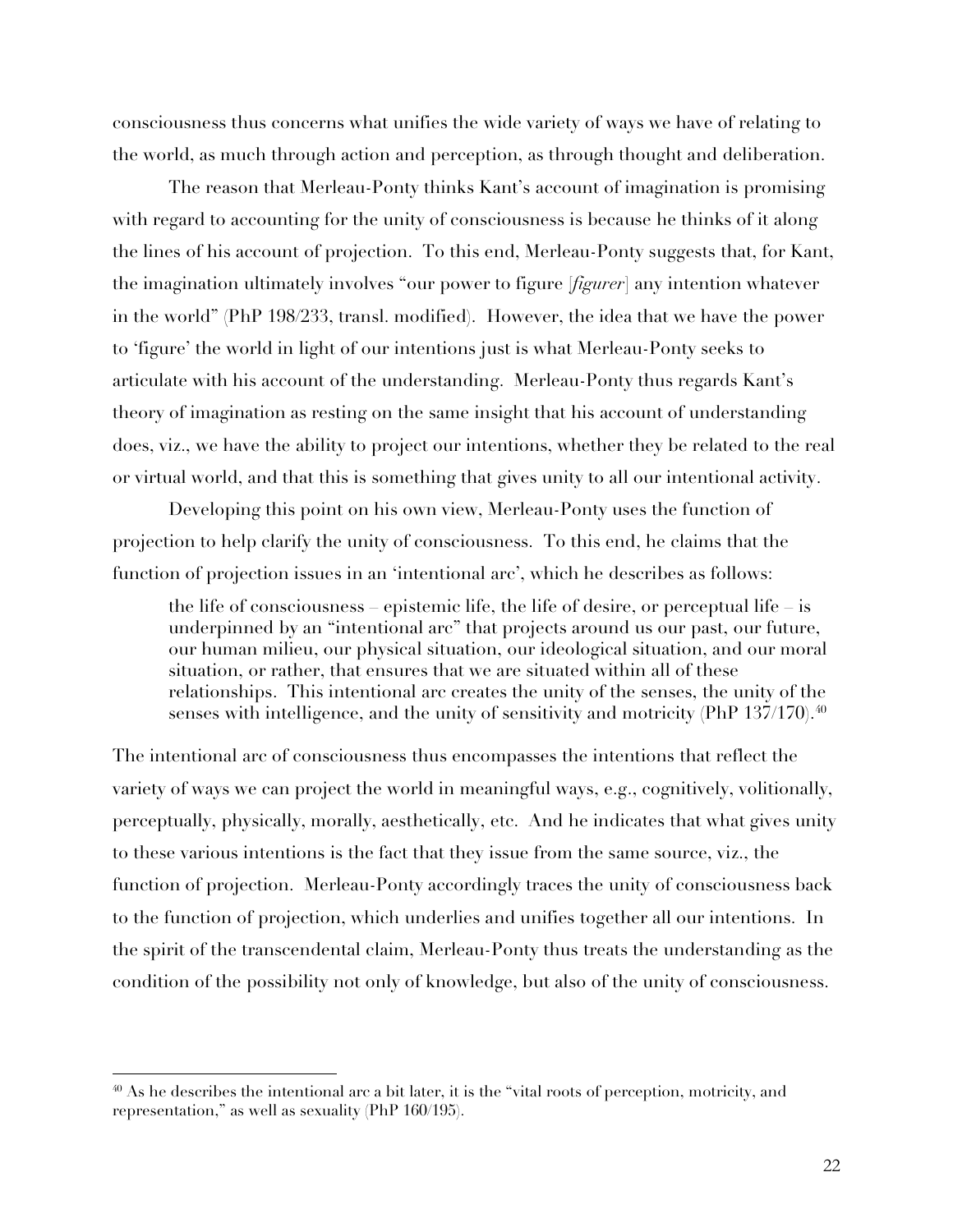The final claim left to consider is the know-how claim. Here too Merleau-Ponty endorses the view that bodily understanding is a matter of know-how. Like Heidegger, in order to motivate this account of understanding, Merleau-Ponty invites us to consider examples in which we describe what we are doing as involving 'understanding', without this being a cognitive or intellectual matter. For example, he claims that when we learn a new dance, we understand the dance when our body ""catches" (*kapiert*)" the movement (PhP 144/178). Understanding, then, need not be a matter of having knowledge about something; it can be a matter of our body 'catching' how to do something. Extending this beyond his account of motor habits, Merleau-Ponty maintains that our body is ultimately a 'knowing-body' [*corps-connaissant*], which grasps possibilities and meaning through its know-how (PhP 431-470).

Pivotal to Merleau-Ponty's analysis of the body's know-how is his account of the body schema. Though I cannot consider the details of his view here, Merleau-Ponty argues that the body schema is something that generally attunes us to the world and enables us to experience the world in meaningful ways. As he makes this point, "there is a logic of the world" that we grasp through our body schema (PhP 341/383). Moreover he claims that there are various 'annexes' of the body schema, e.g., those that correspond to specific sense modalities and to specific motor habits, and that these enable us to grasp specific perceptual structures and patterns of meaning (PhP 49/74). The gaze, for example, is something that Merleau-Ponty claims understands the "logic of illumination," such that it ""knows" [*sait*] what such a patch of light signifies in such a context" (PhP 326/368, 341/383). And he maintains that this knowledge of the gaze is what enables us to see objects as having particular colors (PhP 326/368, 341/383). He, in turn, extends this point to the other annexes of the body schema, arguing that the know-how involved in each enables us to experience the world, our selves, and others in meaningful ways.

Stepping back, I have argued that Merleau-Ponty's theory of understanding involves a commitment to Kant's four claims about imagination. For Merleau-Ponty, the understanding is a pre-cognitive capacity that has its seat in the body. This bodily understanding makes perceptually present to us more than we are literally given: the understanding projects and so makes present significations into a world, which it is, at the same time responsive to. These projected significations reflect the whole suite of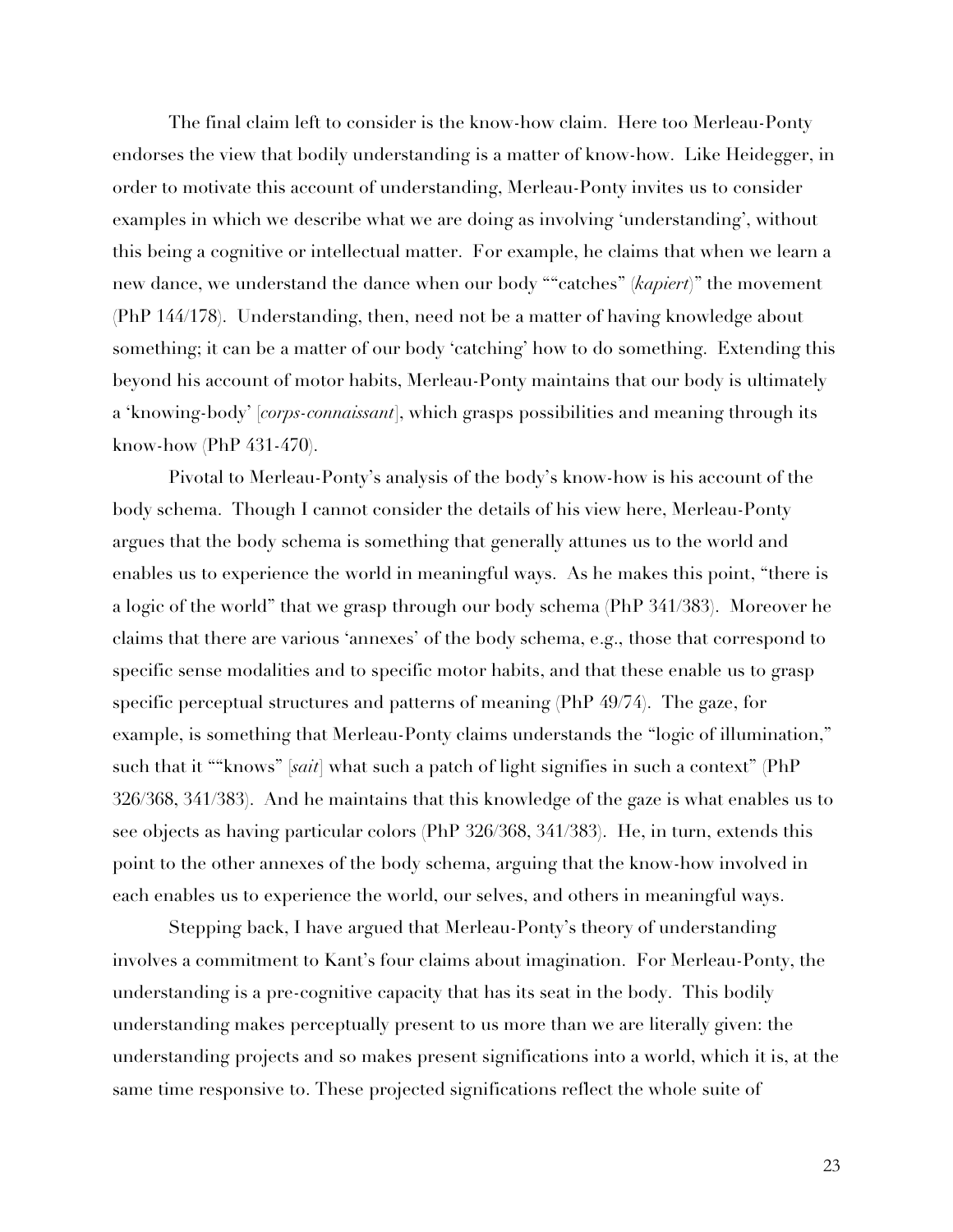intentions that orient us toward the world in a rich variety of ways, e.g., through action, perception, intellect, affect, etc. This projection, Merleau-Ponty claims, is a condition of the possibility not only of knowledge and cognition, but also of the unity of consciousness. Finally, he maintains that this understanding manifests itself through our bodily know-how. In this way, Merleau-Ponty's account of understanding involves a commitment to the know-how claim.

#### **§5. Conclusion**

My aim in this paper has been to explore the continuity between Kant's account of imagination and the phenomenological theories of understanding developed by Heidegger and Merleau-Ponty. To this end, I have argued that all three are committed to there being a basic human capacity that makes more perceptually present to us than we are literally given, which serves as a condition of the possibility of experience, which operates in a pre-cognitive way and on the basis of know-how.

This, of course, is neither to say that Heidegger and Merleau-Ponty's theories of understanding map perfectly onto Kant's account of imagination, nor to say that these phenomenological theories map perfectly onto one another. Even if Kant recognizes that the imagination can operate in pre-cognitive ways, his over-arching emphasis on cognition and the 'I think' in the first *Critique* stands in sharp contrast to Heidegger's and Merleau-Ponty's over-arching emphasis on our status as beings thrown into a world that transcends us. And even though the phenomenologists agree that we must acknowledge our fundamental status as beings-in-the-world, while Heidegger proceeds by analyzing the basic ontological structures of Dasein, Merleau-Ponty insists that we must take into account the way our bodies serve as our vehicle for being-in-the-world.

Though these and other differences deserve further treatment, I shall conclude with a note about the value of acknowledging the continuity between Kant, Heidegger, and Merleau-Ponty on these issues. It seems to me that what all three attempt to do justice to with their respective accounts of imagination and understanding is the insight that between mere sensory reaction and reflective thought, we have the ability to grasp our selves, others, and the world in meaningful ways. And what I hope to have shown is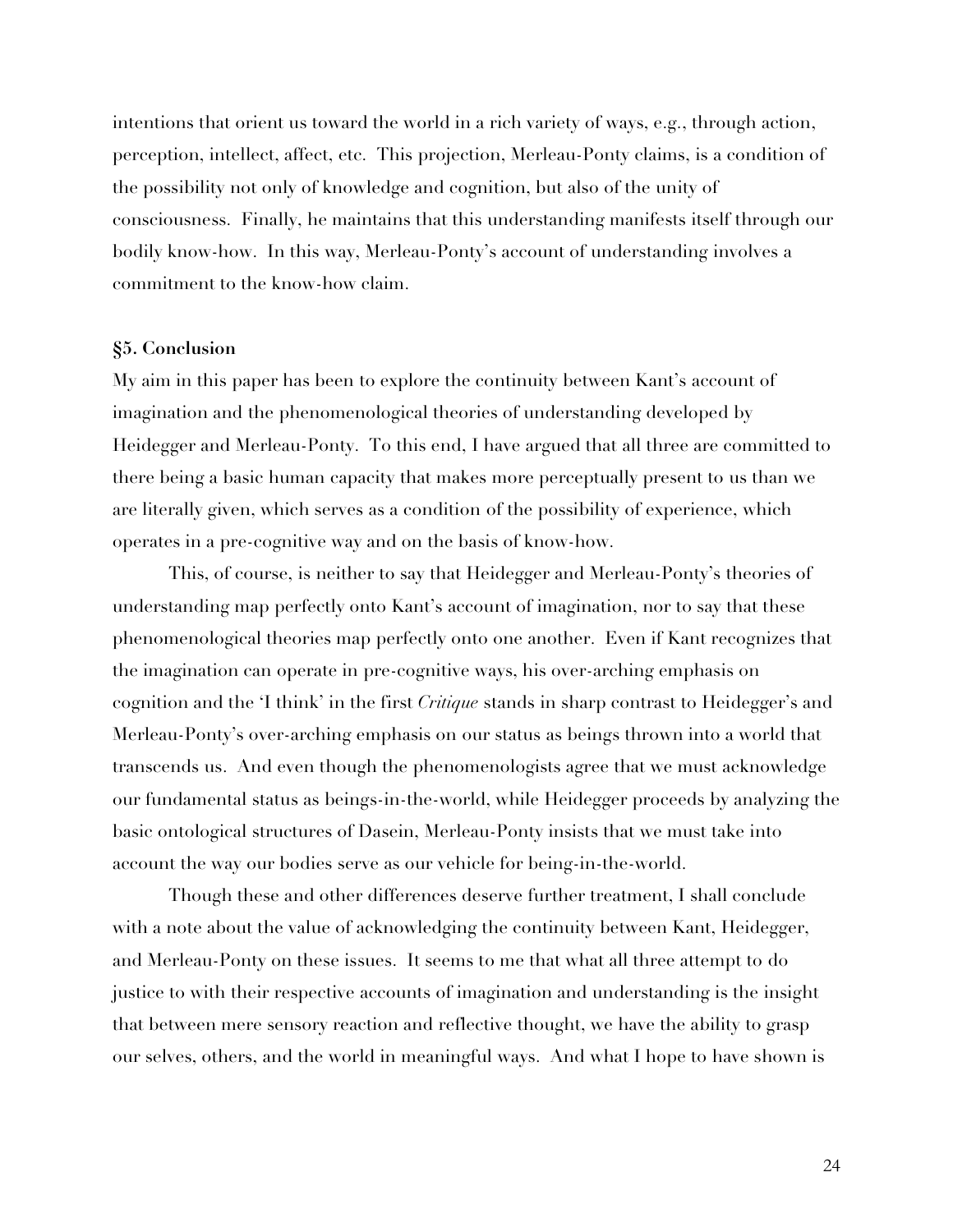that it is a shared commitment to this hidden art, which persists from Kant through Heidegger and Merleau-Ponty.<sup>41</sup>

#### **Bibliography:**

<u>.</u>

Allison, H. (2004). *Kant's Transcendental Idealism*. Yale University Press.

- Blattner, W. (1999). *Heidegger's Temporal Idealism.* Cambridge: Cambridge University Press.
- —(2004). "Heidegger's Kantian Idealism Revisited." *Inquiry* 47: 321–337.
- —(2007). "Ontology, the A Priori, and the Primacy of Practice." In *Transcendental Heidegger*,
- eds. S Crowell and J. Malpas. Stanford: Stanford University Press.
- Carman, T. (2003). *Heidegger's Analytic: Interpretation, Discourse, and Authenticity in* Being and Time. Cambridge: Cambridge University Press.
- Crowell, S. and Malpas, J., eds. (2007). *Transcendental Heidegger*. Stanford: Stanford University Press.
- Doyon, M. (2015). "The "As-Structure" of Intentional Experience in Husserl and Heidegger." In *Phenomenology of Thinking. Investigations into the Character of Cognitive Experiences*, eds. T. Breyer and C. Gutland. New York: Routledge: 116- 33.
- Dreyfus, H. (1991). *Being-in-the-World: A Commentary on Heidegger's* Being and Time, Division I. Cambridge, MA: MIT Press.

<sup>41</sup> I am grateful to Andreea (Smaranda) Aldea, William Blattner, Anthony Bruno, David Cerbone, Steven Crowell, Augustin Dumont, Sacha Golob, Gabrielle Jackson, Julia Jansen, Leslie MacAvoy, Denis McManus, Irene McMullin, Joseph Rouse, and Michela Summa for feedback on this paper. Special thanks are due to Maxime Doyon for his careful, clarifying comments.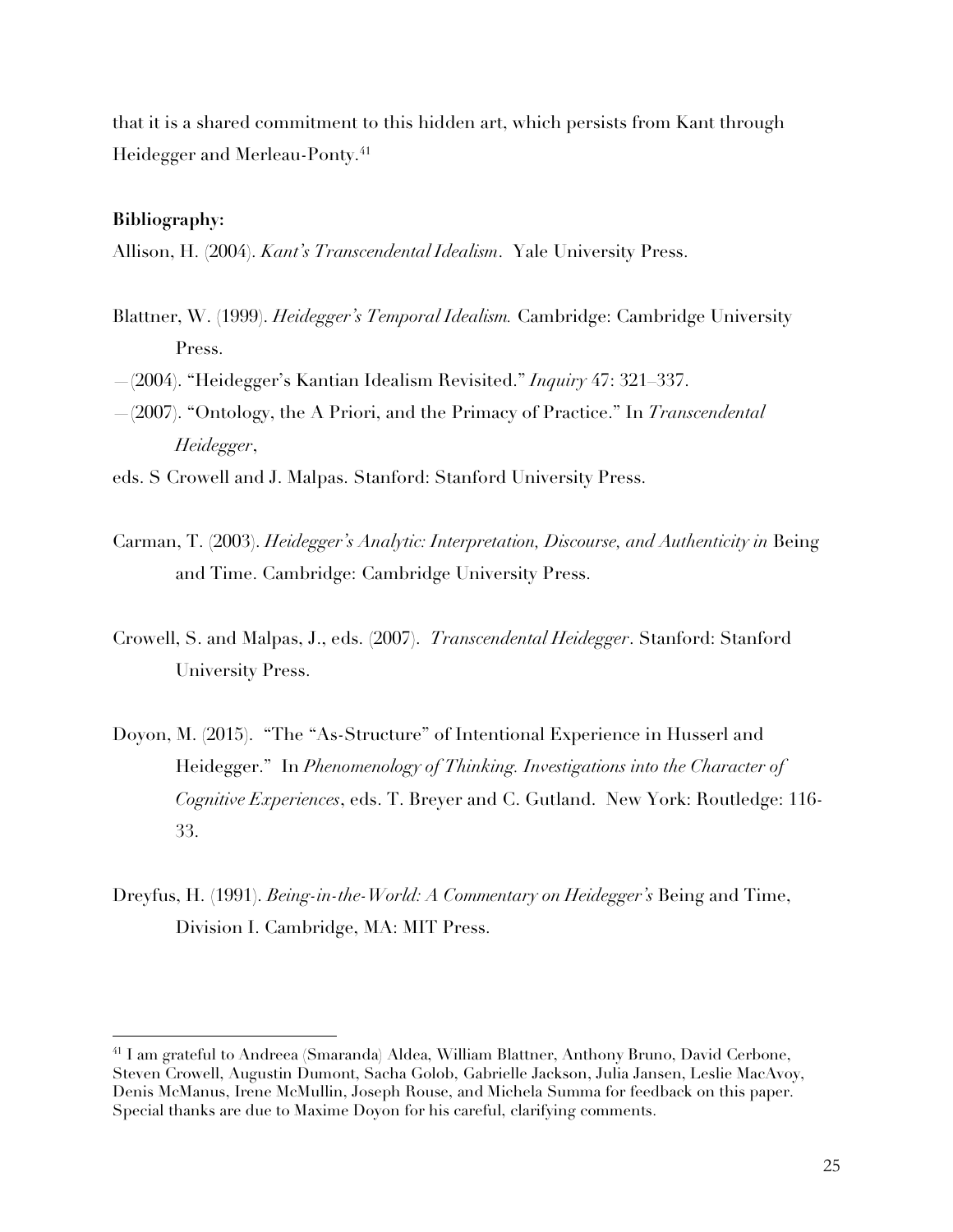- Gardner, S. (2015). "Merleau-Ponty's Transcendental Theory of Perception." In *The Transcendental Turn*, eds. S. Gardner and M. Grist. Oxford: Oxford University Press.
- Golob, S. (2013). "Heidegger on Kant, Time and the 'Form' of Intentionality." *British Journal for the History of Philosophy*. 21(2): 345-367
- Hanna, R. (2005). "Kant and Nonconceptual Content." *European Journal of Philosophy*, 13(2): 247–290.
- Han-Pile, B. (2005). "Early Heidegger's Appropriation of Kant." In *A Companion to Heidegger*, eds. H. Dreyfus and M. Wrathall. London: Blackwell.
- Heidegger, M. (1962) *Being and Time*, translated by J. Macquarrie and E. Robinson. Oxford: Basil Blackwell. Translated from *Sein und Zeit*. Frankfurt am Main: Klostermann, 1977 (GA 2). [SZ]
- —(1997) *Phenomenological Interpretation of Kant's* Critique of Pure Reason, translated by Parvis Emad and Kenneth Maly. Bloomington: Indiana University Press, 5<sup>th</sup> ed. Translated from *Phänomenologische Interpretation von Kants Kritik der reinen Vernunft* . Frankfurt am Main: Klostermann, 1977 (GA 25). [PIK]
- —(1998) *Kant and the Problem of Metaphysics*, translated by R. Taft, Bloomington: Indiana University Press, 6th ed. Translated from *Kant und das Problem der Metaphysik* . Frankfurt am Main: Klostermann, 1991 (GA 3). [KPM]
- Henrich, D. (1993). "On the Unity of Subjectivity" in *The Unity of Reason*, translated by G. Zöller. Cambridge: Harvard University Press: 17-54.
- Inkin, A. and Reynolds, J., eds. (2017). *Continental Review* 50(1): Special Issue: Merleau-Ponty's Gordian Knot: Transcendental Philosophy, Empirical Science and Naturalism.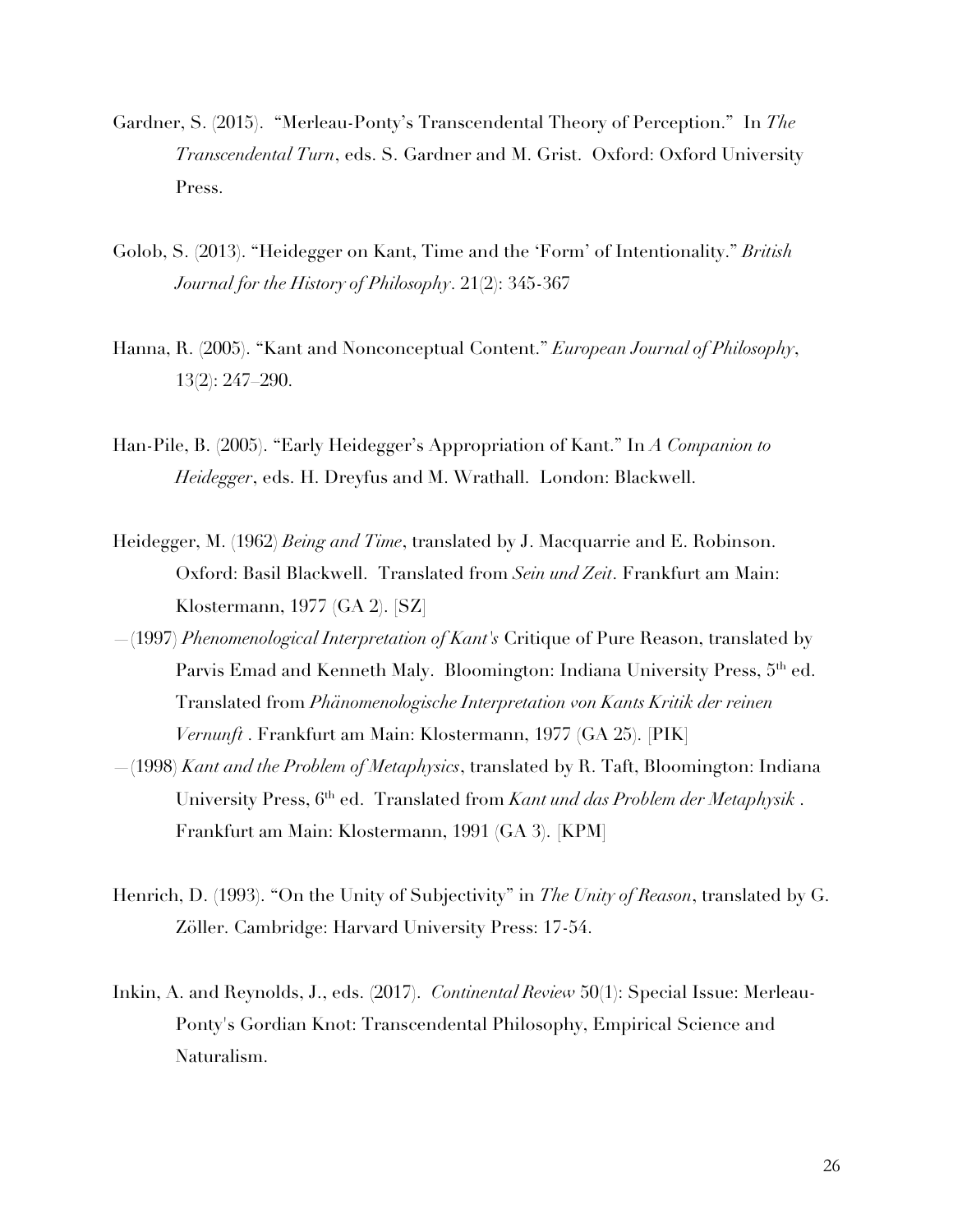- Kant, I. (1998). *Critique of Pure Reason*, translated by P. Guyer and A. Cambridge: Cambridge University Press. [A/B]
- —(2002). *Critique of the Power of Judgment*, translated by P. Guyer and E. Matthews. Cambridge: Cambridge University Press. [KU]
- —(2006). *Anthropology from a Pragmatic Point of View*, translated by R. Louden. Cambridge: Cambridge University Press. [Anthro.]
- —(1902). *Kants gesammelte Schriften*. Deutschen [formerly, Königlichen Preussichen] Akademie der Wissenschaften (Eds.). Walter de Gruyter.
- Kind, A. (forthcoming ). "Imaginative Presence." In *Phenomenal Presence*, eds. F. Dorsch, M. Nide-Rumelin, and F. Macpherson. Oxford: Oxford University Press.

Lennon, K. (2015). *Imagination and the Imagery*. London: Routledge.

- Longuenesse, B. (1998). *Kant and the Capacity to Judge*, translated by C. Wolfe. Princeton: Princeton University Press.
- Matherne, S. (2014a). "Kant and the Art of Schematism." *Kantian Review*, 19(2): 181–205
- —(2014b) "The Kantian Roots of Merleau-Ponty's Account of Pathology." *British Journal for the History of Philosophy* 22(1): 124-49.
- —(2015). "Images and Kant's Theory of Perception." *Ergo* 29(2): 737-77
- —(2016). "Kantian Themes in Merleau-Ponty's Theory of Perception. *Archiv für Geschichte der Philosophie*, 98(2), 193-230.
- —(2017). "Merleau-Ponty on Style as the Key to Perceptual Presence and Constancy." *Journal of the History of Philosophy*, 55(4), 693-727.

—(2018). "Merleau-Ponty on Abstract Thought in Mathematics and Natural Science." *European Journal of Philosophy*, 26: 780-97.

Merleau-Ponty, M. (1964). "The Primacy of Perception." In *The Primacy of Perception*, translated by J. Edie, 12–42. Evanston: Northwestern University Press. Translation